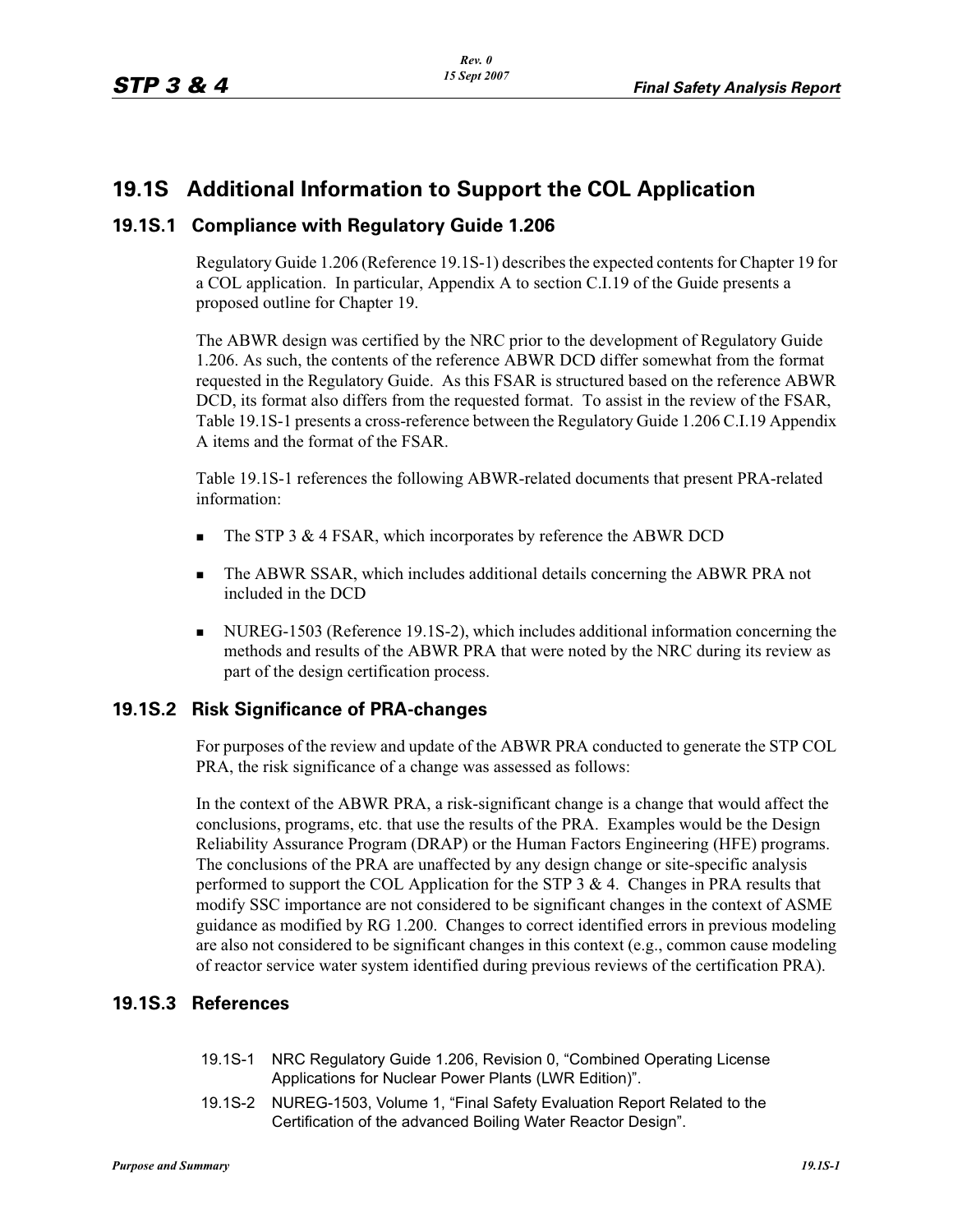|                          |                                                         | 1 Cross-Reference to Regulatory Guide 1.206 Requirements<br>Table 19.1S-                                                                                                                                                   |                                                                                                                                                                       |
|--------------------------|---------------------------------------------------------|----------------------------------------------------------------------------------------------------------------------------------------------------------------------------------------------------------------------------|-----------------------------------------------------------------------------------------------------------------------------------------------------------------------|
| Chapter /<br><b>FSAR</b> |                                                         |                                                                                                                                                                                                                            |                                                                                                                                                                       |
| Section                  | Chapter/Section Title                                   | <b>S Requirements</b><br>R.G. 1.20                                                                                                                                                                                         | Location Within the ABWR-related PRA Documents                                                                                                                        |
| 19.0                     | PROBABILISTIC RISK<br>SEVERE ACCIDENT<br>ASSESSMENT AND | the purpose and objectives of the<br>plant-specific PRA and severe accident<br>evaluations.<br>Describe                                                                                                                    | SSAR/FSAR 19.1, 19.2                                                                                                                                                  |
|                          | EVALUATION                                              | Address the requirements in 10 CFR Part 52<br>and 10 CFR Part 50, as well as the related<br>Commission policies and positions.                                                                                             | SSAR/FSAR 19.6, 19A                                                                                                                                                   |
|                          |                                                         | Address the objectives identified in Section<br>C.I.19.2 of RG 1.206                                                                                                                                                       | SSAR/FSAR 19.8, 19D.7, 19.6.2, 19.6.8, 19.8, STP COLA<br>Maintenance and Upgrade Program which is based on the<br>update, 19.7, 19.11 The commitment for the PRA      |
|                          |                                                         |                                                                                                                                                                                                                            | STP Unit 1 & 2 program. This program already supports the<br>regulatory oversight processes [e.g., Mitigating Systems                                                 |
|                          |                                                         |                                                                                                                                                                                                                            | Performance Index (MSPI), Significance Determination<br>Process (SDP)], applications associated with plant<br>operations (e.g., technical specifications, reliability |
|                          |                                                         |                                                                                                                                                                                                                            | assurance, human factors, Maintenance Rule) and several<br>significant risk-informed applications.                                                                    |
|                          |                                                         | dentify the structure of Chapter 19                                                                                                                                                                                        | <b>SSAR/FSAR 19.1.2</b>                                                                                                                                               |
| 19.1                     | Probabilistic Risk<br>Assessment                        | but available to support NRC reviews<br>opposed to information that is retained by the<br>(i.e., included in the application), as<br>Identify the specific PRA information that is<br>and audits<br>applicant,<br>docketed | SSAR/FSAR 19.1.2                                                                                                                                                      |
| 19.1.1                   | Uses and Applications of<br>the PRA                     | $\frac{4}{2}$                                                                                                                                                                                                              |                                                                                                                                                                       |
| 19.1.1.1                 | Design Phase                                            | the use of the PRA in the design<br>phase (through design certification, as<br>appropriate)<br>Describe                                                                                                                    | SSAR/FSAR 19.7, 19.10, 19.13                                                                                                                                          |
|                          |                                                         | Include FSAR cross-references to specific<br>escriptions, as appropriate<br>program d                                                                                                                                      | SSAR/FSAR 19.4                                                                                                                                                        |
| 19.1.1.2                 | <b>COL Application Phase</b>                            | $\frac{1}{2}$                                                                                                                                                                                                              |                                                                                                                                                                       |

# *STP 3 & 4 Final Safety Analysis Report*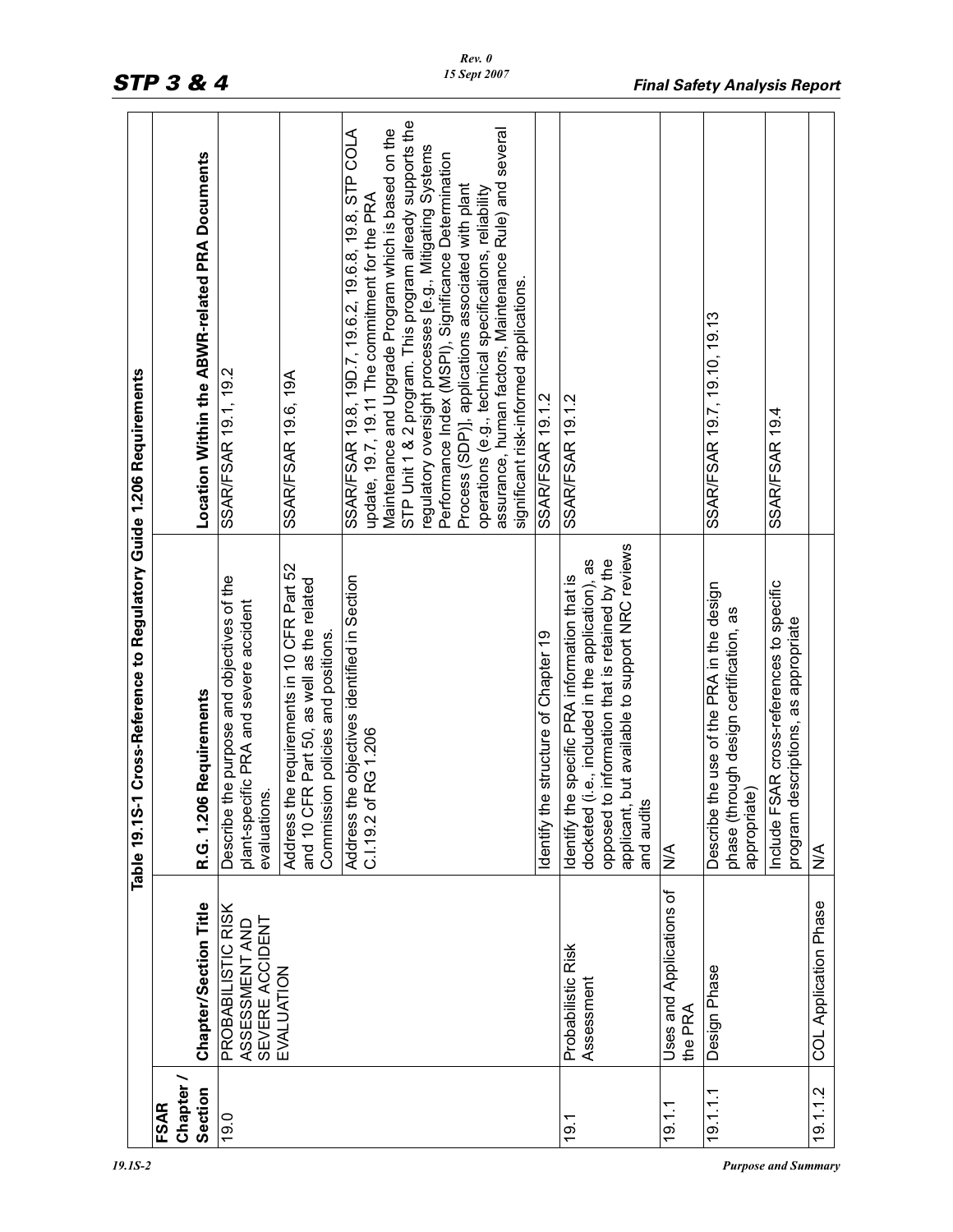|             |                                               | Table 19.1S-1 Cross-Reference to Regulatory Guide 1.206 Requirements                                                                                                                                       |                                                                                                                                                                   |
|-------------|-----------------------------------------------|------------------------------------------------------------------------------------------------------------------------------------------------------------------------------------------------------------|-------------------------------------------------------------------------------------------------------------------------------------------------------------------|
| <b>FSAR</b> |                                               |                                                                                                                                                                                                            |                                                                                                                                                                   |
| Chapter     |                                               |                                                                                                                                                                                                            |                                                                                                                                                                   |
| Section     | <b>Chapter/Section Title</b>                  | <b>6 Requirements</b><br>R.G. 1.20                                                                                                                                                                         | Location Within the ABWR-related PRA Documents                                                                                                                    |
| 19.1.1.2.1  | Use of PRA in Support of<br>Licensee Programs | support of other licensee programs (e.g., human<br>factors program, severe accident management<br>application phase, and specifically, its use in<br>the use of the PRA in the COL<br>Describe<br>program) | features and design refinements as well as providing input<br>The PRA was reviewed and updated for site-specific<br>to the DRAP, ORAP and HFE programs. See below |
|             |                                               | Include FSAR cross-references to specific<br>descriptions, as appropriate<br>program                                                                                                                       | SSAR/FSAR 17.4 DRAP, 17.6 ORAP<br>SSAR/FSAR 18.3.3, 18H1 HFE<br>SSAR/FSAR 19D.7, 19.11                                                                            |
| 19.1.1.2.2  | Risk-Informed<br>Applications                 | applications being implemented during the COL<br>Identify and describe specific risk-informed<br>application phase                                                                                         | N/A. No risk-informed applications are submitted at this<br>stage                                                                                                 |
|             |                                               | implementation, NFPA-806 implementation), as<br>Include FSAR cross-references to specific<br>descriptions (e.g., 10 CFR 50.69<br>appropriate<br>program                                                    | N/A. No risk-informed applications are submitted at this<br>stage                                                                                                 |
| 19.1.1.3    | Construction Phase                            | the use of the PRA in the construction<br>phase (from issuance of the COL up to initial<br>fuel loading).<br>Describe                                                                                      | SSAR/FSAR 17.4 DRAP                                                                                                                                               |
|             |                                               | Include FSAR cross-references to specific<br>descriptions, as appropriate<br>program                                                                                                                       | SSAR/FSAR 17.4 DRAP                                                                                                                                               |
| 19.1.1.3.1  | Use of PRA in Support of<br>Licensee Programs | Describe the use of the PRA in the construction<br>phase to support of other licensee programs<br>(e.g., human factors program).                                                                           | FSAR 18.3.3, 18H HFE                                                                                                                                              |
|             |                                               | Include FSAR cross-references to specific<br>descriptions, as appropriate<br>program                                                                                                                       | FSAR 18.3.3, 18H HFE                                                                                                                                              |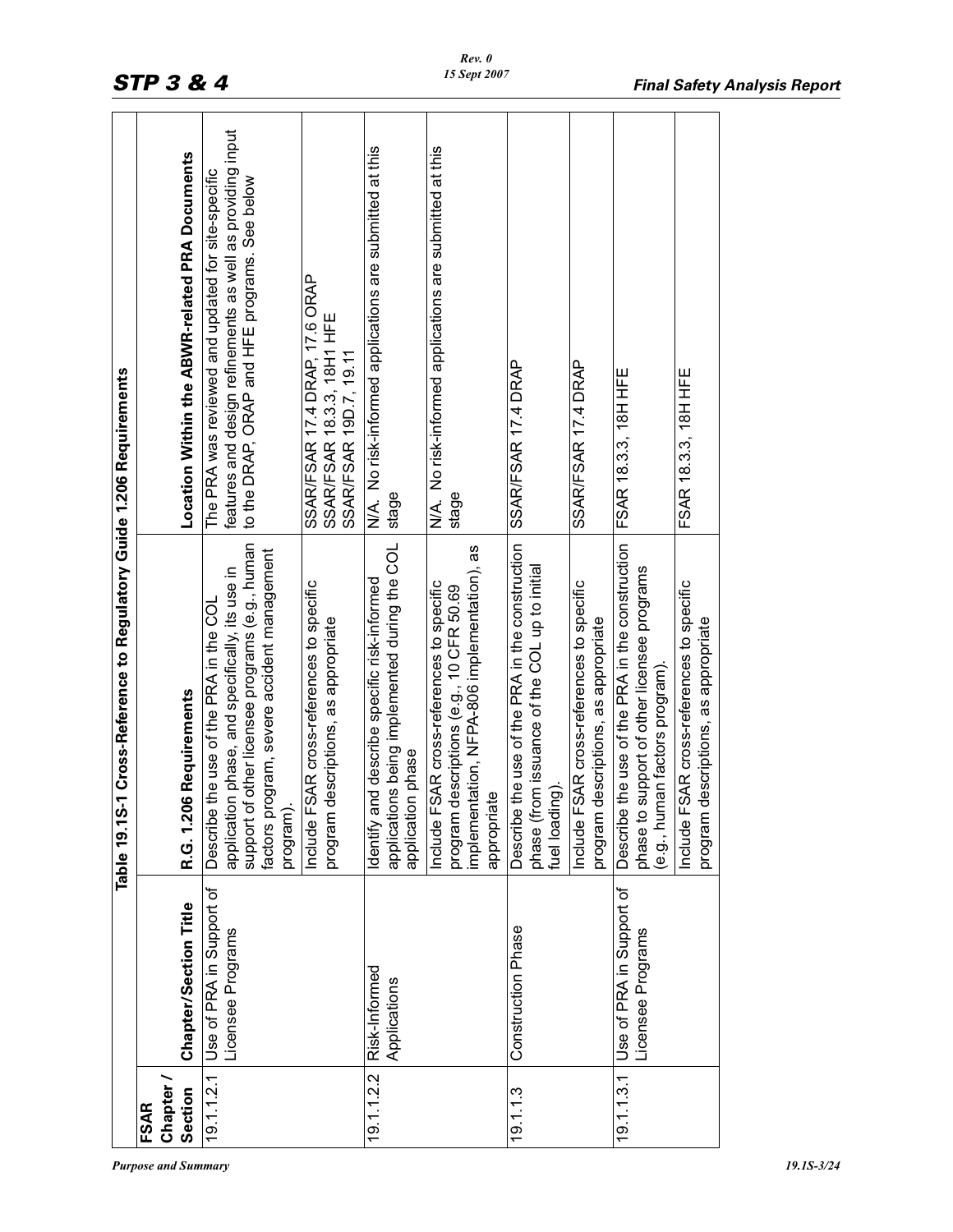|                      |                                               | 1 Cross-Reference to Regulatory Guide 1.206 Requirements<br>Table 19.1S-                                                                                                                                                                              |                                                                   |
|----------------------|-----------------------------------------------|-------------------------------------------------------------------------------------------------------------------------------------------------------------------------------------------------------------------------------------------------------|-------------------------------------------------------------------|
| <b>FSAR</b>          |                                               |                                                                                                                                                                                                                                                       |                                                                   |
| Chapter /<br>Section | Chapter/Section Title                         | <b>6 Requirements</b><br>R.G. 1.20                                                                                                                                                                                                                    | Location Within the ABWR-related PRA Documents                    |
|                      |                                               |                                                                                                                                                                                                                                                       |                                                                   |
| 19.1.1.3.2           | Risk-Informed<br>Applications                 | applications that will be implemented during the<br>nd describe specific risk-informed<br>construction phase<br>Identify ar                                                                                                                           | N/A at COL Application Stage                                      |
|                      |                                               | implementation, NFPA-806 implementation), as<br>Include FSAR cross-references to specific<br>lescriptions (e.g., 10 CFR 50.69<br>appropriate.<br>program d                                                                                            | N/A at COL Application Stage                                      |
| 19.1.14              | Operational Phase                             | operations (commencing with initial fuel loading<br>the use of the PRA during plant<br>and continuing through plant commercial<br>operation)<br>Describe                                                                                              | FSAR 17.6 Maintenance Rule                                        |
|                      |                                               | Include FSAR cross-references to specific<br>program descriptions, as appropriate                                                                                                                                                                     | FSAR 17.6 Maintenance Rule                                        |
| 19.1.1.4.1           | Use of PRA in Support of<br>Licensee Programs | programs (e.g., Maintenance Rule, interface<br>with the ROP, reliability assurance program,<br>the use of the PRA during plant<br>human factors program, severe accident<br>operations to support of other licensee<br>management program<br>Describe | FSAR 17.4 Reliability Assurance Program, 17.6<br>Maintenance Rule |
|                      |                                               | Include FSAR cross-references to specific<br>lescriptions, as appropriate<br>program d                                                                                                                                                                | FSAR 17.4 Reliability Assurance Program, 17.6<br>Maintenance Rule |
| 19.1.1.4.2           | Risk-Informed<br>Applications                 | applications that have been implemented during<br>nd describe specific risk-informed<br>tional phase<br>the operat<br>Identify ar                                                                                                                     | N/A at COL Application Stage                                      |
|                      |                                               | implementation, NFPA-806 implementation), as<br>lescriptions (e.g., risk-informed ISI,<br>Include FSAR cross-references to specific<br>risk-informed IST, 10 CFR 50.69<br>$\mathbf{Q}$<br>program d<br>appropriat                                     | N/A at COL Application Stage                                      |
|                      |                                               |                                                                                                                                                                                                                                                       |                                                                   |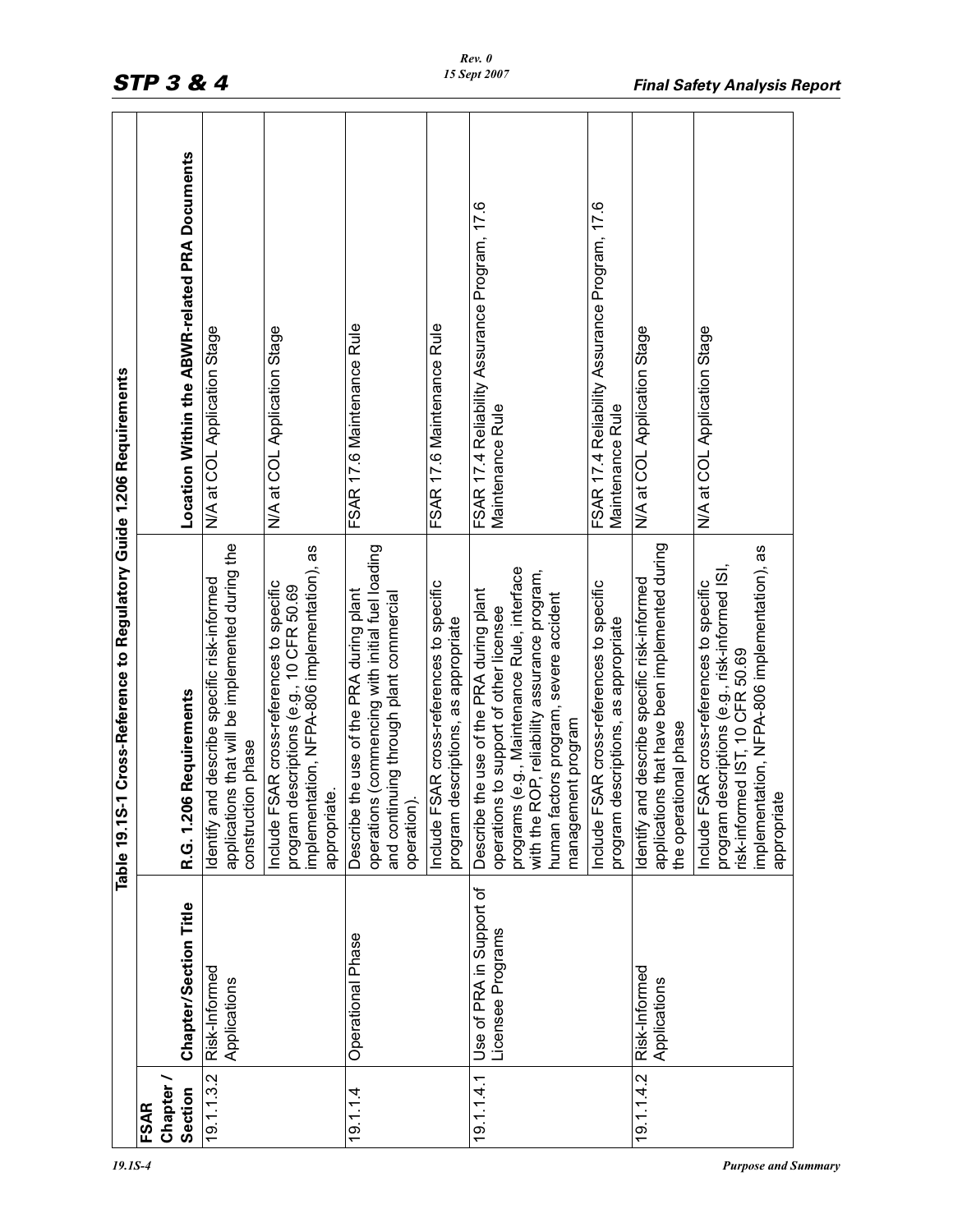| 1 Cross-Reference to Regulatory Guide 1.206 Requirements |                          | Location Within the ABWR-related PRA Documents | NUREG-1503 19.1.4<br>Discuss the quality of the PRA in the context of          | SSAR/FSAR 19.7, 19.10, 19.13<br>Describe the scope of the PRA as discussed in<br>Section C.I.19.3 | <b>SSAR/FSAR 19.2.3</b>                                                    | NUREG-1503 19.1.3.9.1<br>the technical adequacy of the PRA as | FSAR 19.4S<br>the PRA maintenance and upgrading       | SSAR/FSAR 19.7, 19.8<br>to improve plant safety, thus reducing<br>he design and operational features | SSAR/FSAR 19.6.2, 19.6.7, 19.6.3, 19.8<br>once they start, and prevent severe<br>the key preventive features that are<br>to minimize initiation of plant | SSAR/FSAR 19.6.3<br>damage event and maintain the integrity of the<br>the key mitigative features that are<br>to arrest progression of the core | SSAR/FSAR 19E.2.8.1, 19E.2.8.1.7<br>the mitigating features that are<br>to terminate releases from   |
|----------------------------------------------------------|--------------------------|------------------------------------------------|--------------------------------------------------------------------------------|---------------------------------------------------------------------------------------------------|----------------------------------------------------------------------------|---------------------------------------------------------------|-------------------------------------------------------|------------------------------------------------------------------------------------------------------|----------------------------------------------------------------------------------------------------------------------------------------------------------|-------------------------------------------------------------------------------------------------------------------------------------------------|------------------------------------------------------------------------------------------------------|
| Table 19.1S                                              |                          | R.G. 1.206 Requirements                        | its uses and the risk-informed applications<br>in Section 19.1.1<br>identified |                                                                                                   | Characterize the PRA's level of detail as<br>discussed in Section C.I.19.4 | discussed in Section C.I.19.5<br>Describe                     | program as discussed in Section C.I.19.7.<br>Describe | risk when compared to currently operating<br>nuclear power plants<br>intended<br>Address             | transients, arrest the progression of plant<br>accidents (core damage)<br>transients<br>intended<br><b>Describe</b>                                      | reactor vessel and containment pressure<br>boundary<br>Describe<br>intended                                                                     | containment and minimize offsite<br>doses/consequences<br>intended<br><b>Describe</b>                |
|                                                          |                          | <b>Chapter/Section Title</b>                   | Quality of the PRA                                                             | PRA Scope                                                                                         | PRA Level of Detail                                                        | PRA Technical Adequacy                                        | PRA Maintenance and<br>Upgrade                        | Design/Operational<br>Features<br>Special                                                            | Features for Preventing<br>Design/Operational<br>Core Damage                                                                                             | Features for Mitigating the<br>Damage and Preventing<br>Consequences of Core<br>Design/Operational<br>Releases from<br>Containment              | Features for Mitigating the<br>Design/Operational<br>Consequences of<br>Releases from<br>Containment |
|                                                          | Chapter /<br><b>FSAR</b> | Section                                        | 19.1.2                                                                         | 19.1.2.1                                                                                          | 19.1.2.2                                                                   | 19.1.2.3                                                      | 19.1.24                                               | 19.1.3                                                                                               | 19.1.3.1                                                                                                                                                 | 19.1.3.2                                                                                                                                        | 19.1.3.3                                                                                             |

*Purpose and Summary 19.1S-5/24*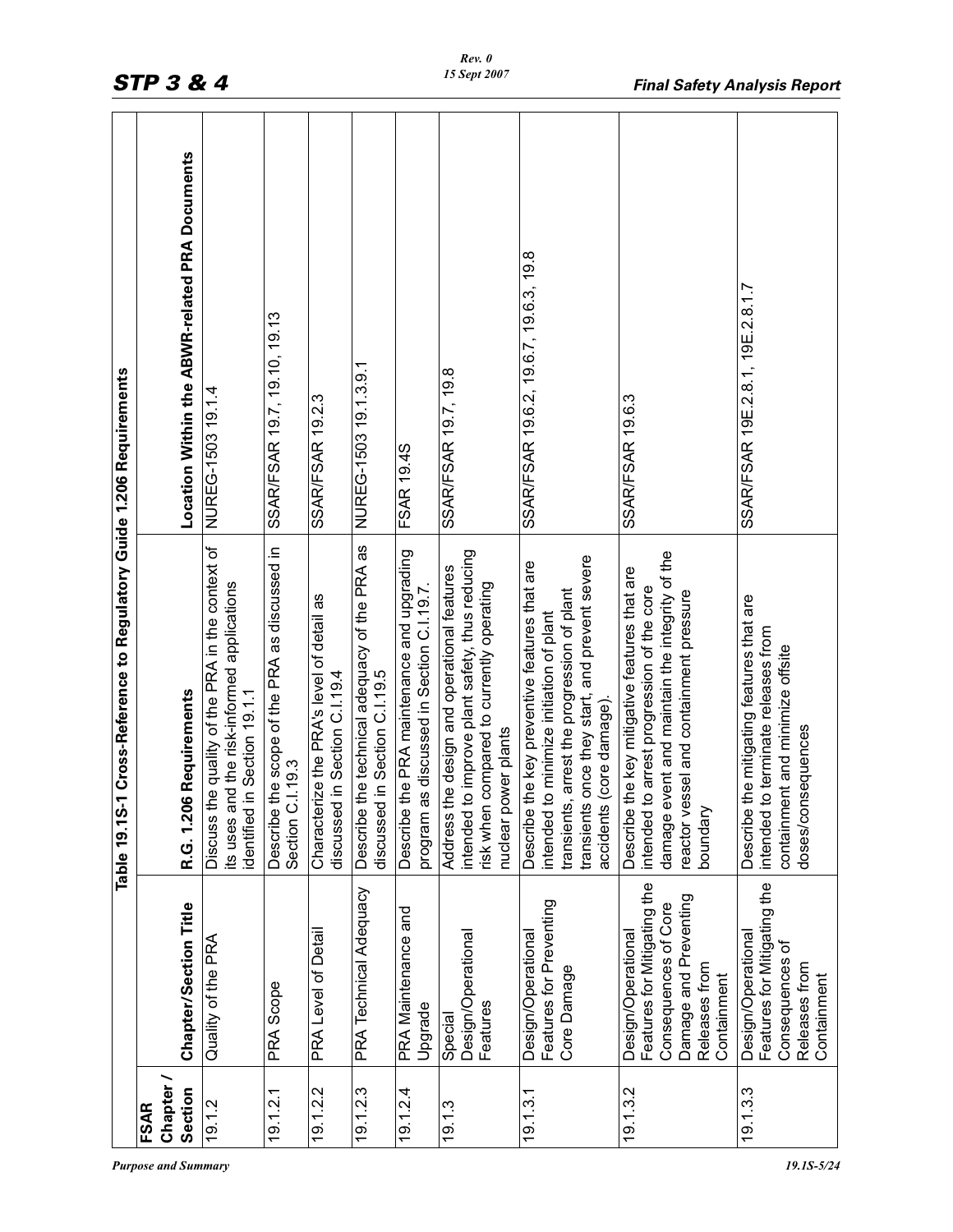|                        |                                                     | Table 19.1S-1 Cross-Reference to Regulatory Guide 1.206 Requirements                                                                                           |                                                |
|------------------------|-----------------------------------------------------|----------------------------------------------------------------------------------------------------------------------------------------------------------------|------------------------------------------------|
| Chapter<br><b>FSAR</b> |                                                     |                                                                                                                                                                |                                                |
| Section                | Chapter/Section Title                               | R.G. 1.206 Requirements                                                                                                                                        | Location Within the ABWR-related PRA Documents |
| 19.1.3.4               | Uses of the PRA in the<br>Design Process            | dentify features and requirements introduced to SSAR/FSAR 19.8.19.7<br>reduce or eliminate the known weaknesses/<br>vulnerabilities in current reactor designs |                                                |
|                        |                                                     | Indicate the effect of new design features and<br>operational strategies on plant risk                                                                         | SSAR/FSAR 19. 11, 19.7.1, 19B.2.35             |
|                        |                                                     | Identify PRA-based insights and assumptions<br>used to develop design requirements                                                                             | SSAR/FSAR 19.8, 19.11                          |
| 19.14                  | Safety Insights from the<br>Internal Events PRA for | Describe the internal events PRA for operations<br>including its results<br>at power,                                                                          | See subsections below                          |
|                        | Operations at Power                                 | the information as indicated in<br>19.1.4.1 and 19.1.4.2 below<br><b>Organize</b><br>Sections                                                                  | See subsections below                          |
| 19.14.1                | Level 1 Internal Events<br>PRA for Operations at    | Describe the Level 1 internal events PRA for<br>operations at power, including its results                                                                     | See subsections below                          |
|                        | Power                                               | 19.1.4.1.1 and 19.1.4.1.2 below<br>the information as indicated in<br><b>Organize</b><br>Sections                                                              | See subsections below                          |
|                        |                                                     |                                                                                                                                                                |                                                |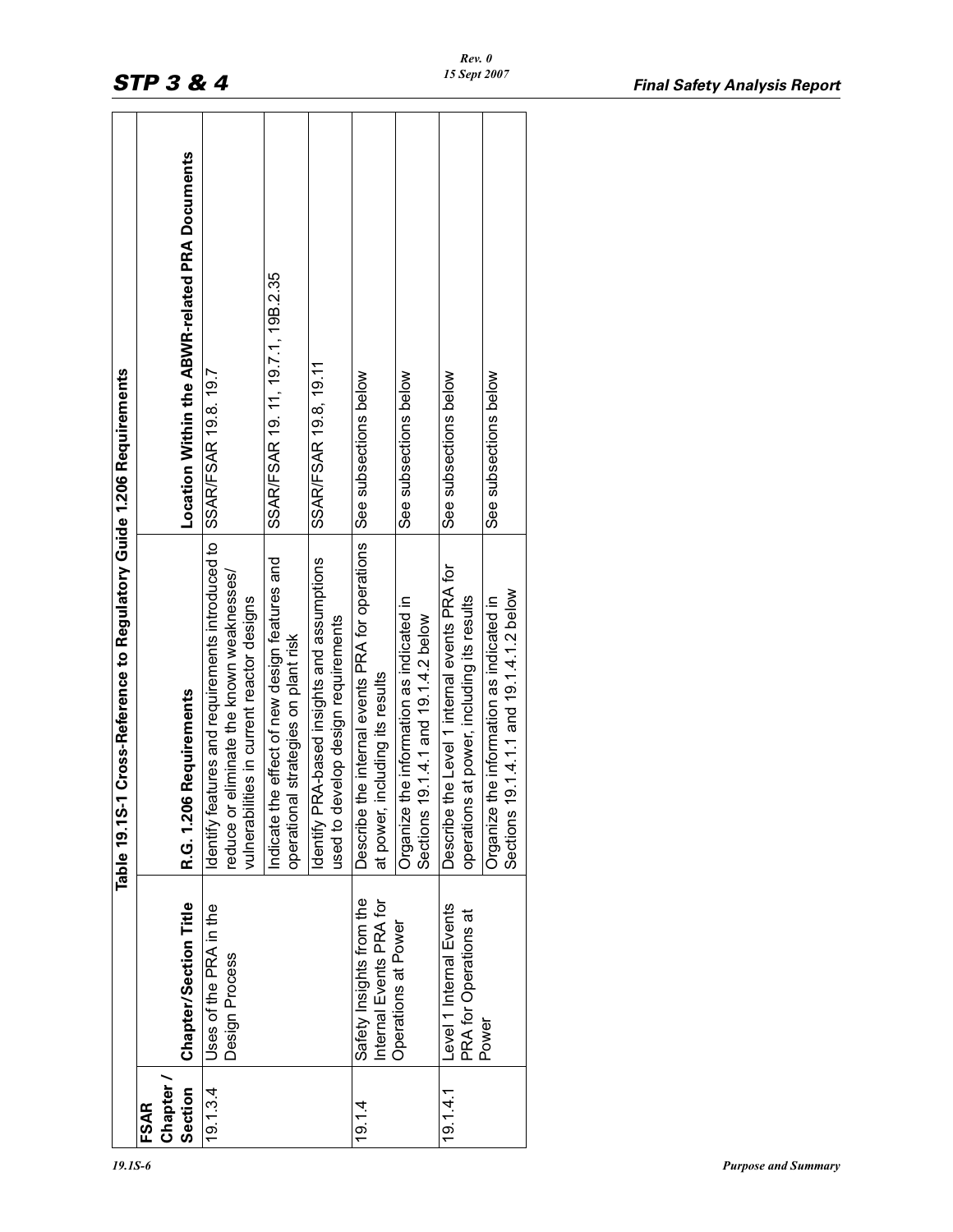| <b>FSAR</b> |                                                            | Table 19.1S-1 Cross-Reference to Regulatory Guide 1.206 Requirements                                                                                                                                                                                                                                                                             |                                                                                              |
|-------------|------------------------------------------------------------|--------------------------------------------------------------------------------------------------------------------------------------------------------------------------------------------------------------------------------------------------------------------------------------------------------------------------------------------------|----------------------------------------------------------------------------------------------|
| Chapter     |                                                            |                                                                                                                                                                                                                                                                                                                                                  |                                                                                              |
| Section     | Chapter/Section Title                                      | <b>06 Requirements</b><br>R.G. 1.20                                                                                                                                                                                                                                                                                                              | Location Within the ABWR-related PRA Documents                                               |
| 19.1.4.1.1  | Description of the Level<br>PRA for Operations at<br>Power | Level 1 PRA model (e.g., fault tree linking, large<br>Describe the methodology used to develop the<br>event tree and small fault tree approach, etc.).                                                                                                                                                                                           | SSAR/FSAR 19.2                                                                               |
|             |                                                            | loods) that are addressed in the PRA<br>nternal initiating events (including<br>List the i<br>internal f                                                                                                                                                                                                                                         | SSAR/FSAR 19.3.1.1, SSAR 19D.3, SSAR/FSAR 19R                                                |
|             |                                                            | determined, and identify any T-H codes used<br>accident sequences, discuss how they were<br>List the success criteria used to delineate                                                                                                                                                                                                          | SSAR/FSAR 19.2, 19.3.1.3.1, 19.5, 19E.1, 19E.2, 19EA,<br>19EB, 19EC, 19ED, SSAR 19D.4, 19D.5 |
|             |                                                            | ize the accident sequences modeled in<br>Summar<br>the PRA                                                                                                                                                                                                                                                                                       | SSAR 19D.4, SSAR/FSAR 19R                                                                    |
|             |                                                            | event frequencies, component failure<br>rates, equipment unavailabilities due to test or<br>ly for numerical data that is based on<br>common-cause failure parameters, etc.),<br>maintenance, human error probabilities,<br>Identify the source of all numerical data<br>dgement or expert elicitation.<br>(initiating<br>expert juc<br>especial | SSAR 19D.3, 19D.6, 19D.7, 19D.8, SSAR/FSAR 19R                                               |
|             |                                                            | their interdependencies. One acceptable way to<br>ncluded in the PRA model, and identify<br>List the plant systems and associated functions<br>lependency information is to include a<br>ependency matrix<br>provide d<br>system d<br>that are i                                                                                                 | SSAR 19D.6, SSAR/FSAR 19R                                                                    |
|             |                                                            | Identify the PRA software platform used to<br>t the model<br>construct                                                                                                                                                                                                                                                                           | <b>SSAR 19D.2.3</b>                                                                          |
|             |                                                            | State the truncation frequency used to solve the<br>공<br>PRA mor                                                                                                                                                                                                                                                                                 | SSAR/FSAR 19D.10                                                                             |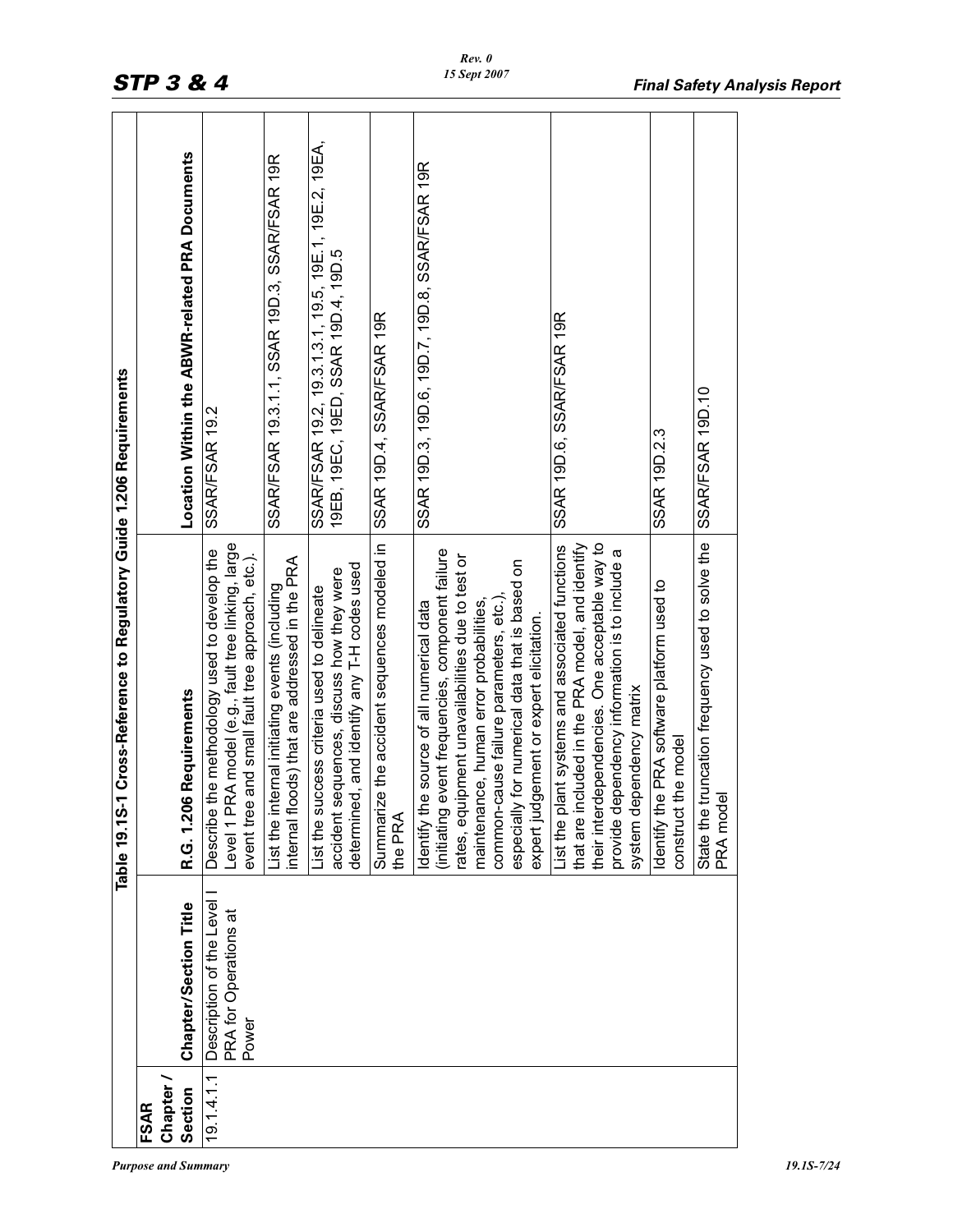|                            |                                                  | Table 19.1S-1 Cross-Reference to Regulatory Guide 1.206 Requirements                                                                    |                                                                                |
|----------------------------|--------------------------------------------------|-----------------------------------------------------------------------------------------------------------------------------------------|--------------------------------------------------------------------------------|
| Chapter<br>Section<br>FSAR | Chapter/Section Title                            | <b>6 Requirements</b><br>R.G. 1.20                                                                                                      | Location Within the ABWR-related PRA Documents                                 |
| 19.14.1.2                  | Results from the Level                           | Provide the total mean core-damage frequency                                                                                            | SSAR 19.3.1.4, SSAR/FSAR 19R                                                   |
|                            | PRA for Operations at<br>Power                   | sequences, and provide their mean core-<br>Describe the significant core damage<br>frequencies<br>damage                                | SSAR/FSAR 19.6.2, NUREG-1503 19.1.1,                                           |
|                            |                                                  | Identify the significant internal initiating events,<br>and provide their percent contributions to the<br>total core-damage frequencies | SSAR/FSAR 19.3.1.4, 19R                                                        |
|                            |                                                  | Identify the significant functions, SSCs, and                                                                                           | SSAR 19D.7.6, SSAR/FSAR 19R, NUREG-1503 19.1.3.2.3                             |
|                            |                                                  | achievement worths and Fussell-Vesely<br>operator actions, and provide their risk                                                       | (Human Actions); SSAR/FSAR 19K, 19R, FSAR 19K,<br>NUREG-1503 19.1.3.2.5 (SSCs) |
|                            |                                                  | importance measures) (or any other measures<br>used to determine risk significance).                                                    |                                                                                |
|                            |                                                  | Identify the PRA assumptions and PRA-based<br>insights                                                                                  | SSAR/FSAR 19.2.3.1 and 19.10 (assumptions);<br>SSAR/FSAR 19.13 (insights)      |
|                            |                                                  | importance, sensitivity, and uncertainty<br>the results and insights from<br>analyses<br>Discuss <sub>1</sub>                           | SSAR/FSAR 19.13.5, NUREG-1503 19.1.3.2.5                                       |
| 19.1.4.2                   | Level 2 Internal Events<br>PRA for Operations at | Describe the Level 2 internal events PRA for<br>operations at power, including its results                                              | See subsections below                                                          |
|                            | Power                                            | 19.1.4.2.1 and 19.1.4.2.2 below<br>Organize the information as indicated in<br>Sections                                                 | See subsections below                                                          |
|                            |                                                  |                                                                                                                                         |                                                                                |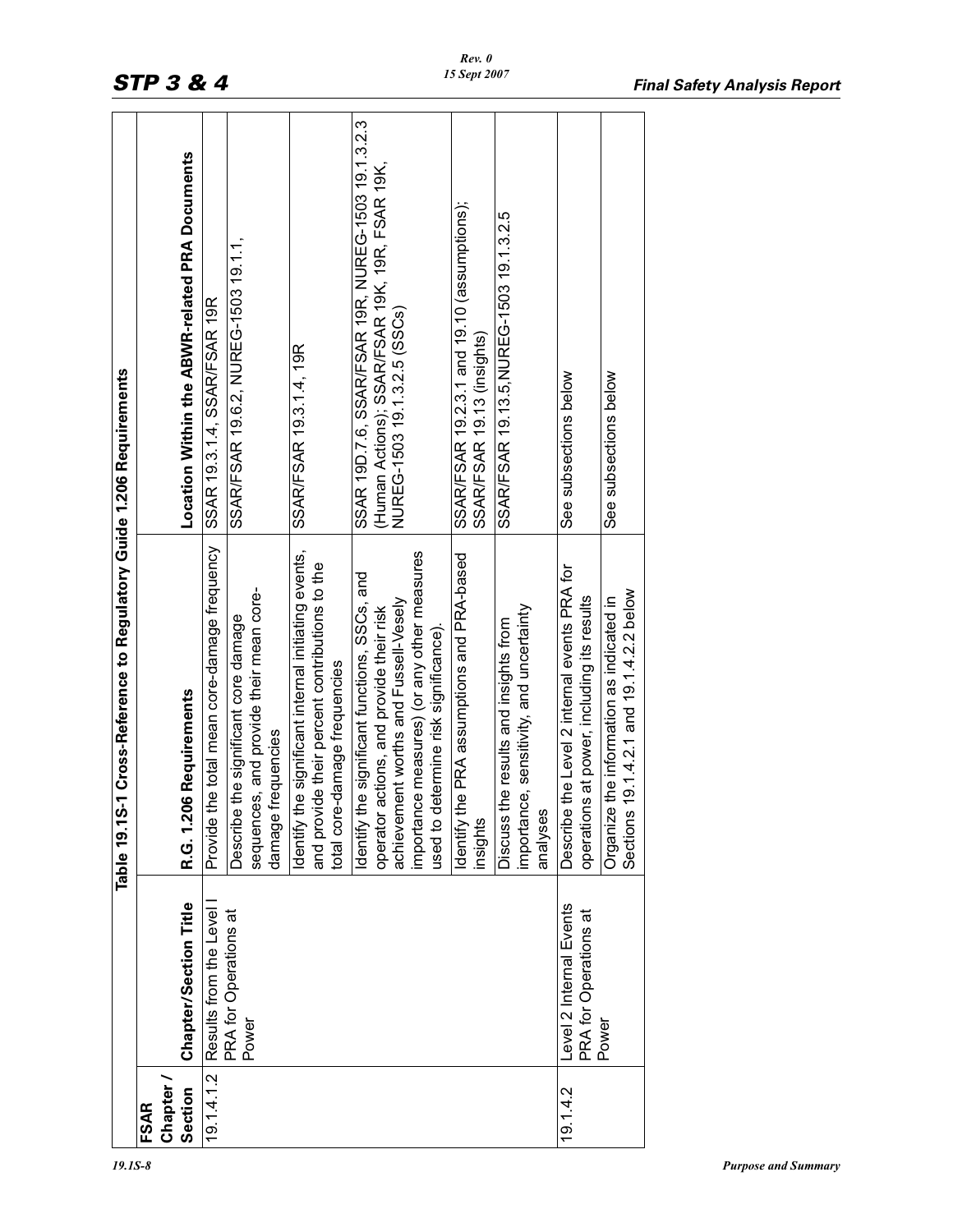|                                                                      |                 | Location Within the ABWR-related PRA Documents | SSAR/FSAR 19.3.2, SSAR 19D.5                                            | SSAR/FSAR 19.3.2.3, SSAR 19D.5                                               | SSAR 19D.5                                                                                                                              | SSAR/FSAR 19.3.2.2, SSAR 19D.5                 | SSAR 19D.5 SSAR/FSAR 19FA, 19FB                                                                                                        | SSAR 19D.5                                                                                                                                                                                                                                 |
|----------------------------------------------------------------------|-----------------|------------------------------------------------|-------------------------------------------------------------------------|------------------------------------------------------------------------------|-----------------------------------------------------------------------------------------------------------------------------------------|------------------------------------------------|----------------------------------------------------------------------------------------------------------------------------------------|--------------------------------------------------------------------------------------------------------------------------------------------------------------------------------------------------------------------------------------------|
| Table 19.1S-1 Cross-Reference to Regulatory Guide 1.206 Requirements |                 | R.G. 1.206 Requirements                        | Discuss the interface with the core damage<br>evaluation (Level I PRA). | the severe accident physical<br>processes/phenomena and modeling<br>Describe | determined, and identify any T-H codes used<br>accident sequences, discuss how they were<br>List the success criteria used to delineate | Define the accident classes/release categories | Characterize the containment ultimate pressure<br>capacity, and explain how it was determined,<br>and identify any computer codes used | identify their interdependencies. One acceptable<br>List the plant systems and associated functions<br>that are included in the Level 2 PRA model, and<br>way to provide dependency information is to<br>nclude a system dependency matrix |
|                                                                      |                 | Chapter/Section Title                          | 19.1.4.2.1 Description of the Level 2<br>PRA for Operations at          | Power                                                                        |                                                                                                                                         |                                                |                                                                                                                                        |                                                                                                                                                                                                                                            |
|                                                                      | Chapter<br>FSAR | Section                                        |                                                                         |                                                                              |                                                                                                                                         |                                                |                                                                                                                                        |                                                                                                                                                                                                                                            |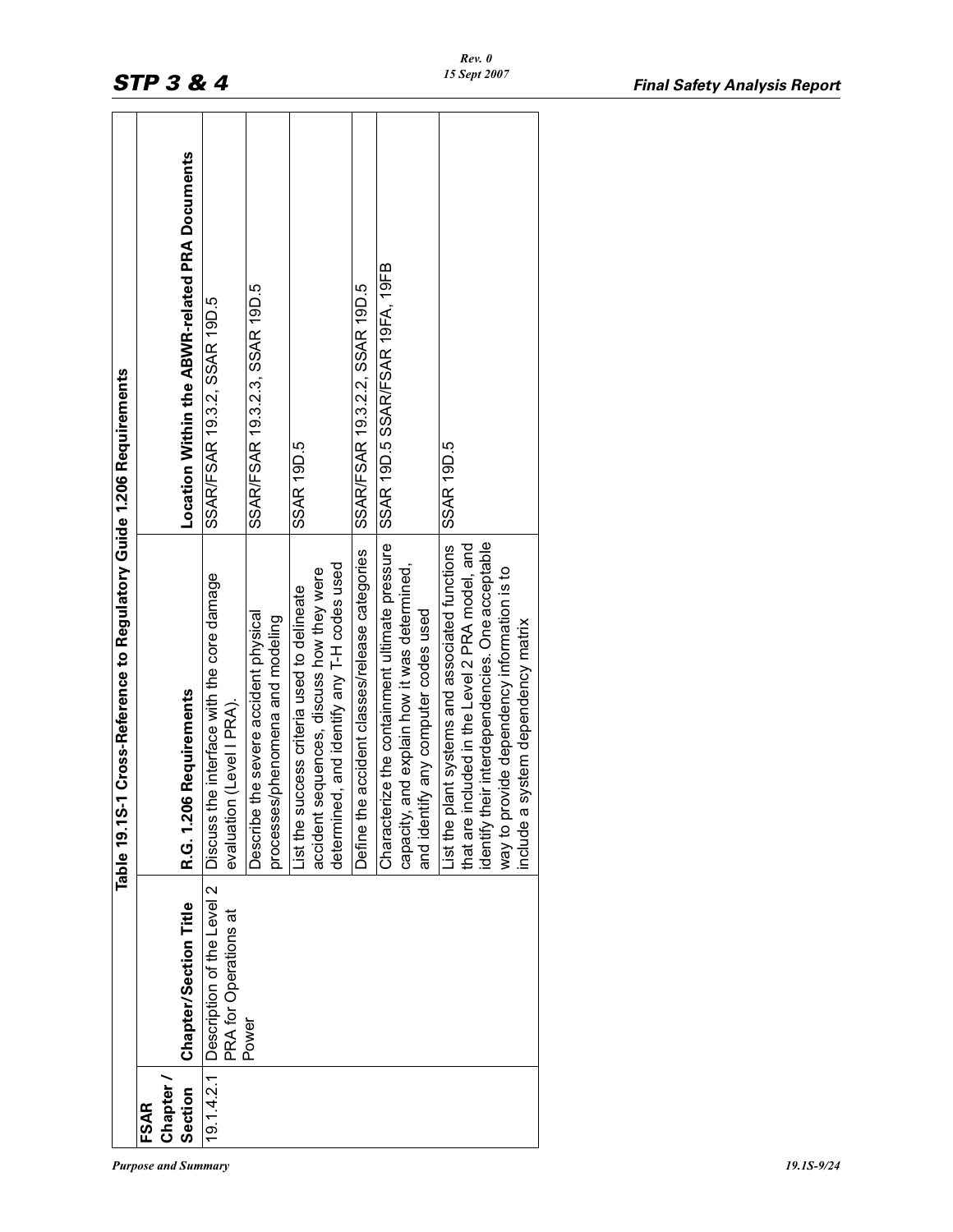|             |                                                            | 1 Cross-Reference to Regulatory Guide 1.206 Requirements<br>Table 19.1S-                                                                                                                                                  |                                                     |
|-------------|------------------------------------------------------------|---------------------------------------------------------------------------------------------------------------------------------------------------------------------------------------------------------------------------|-----------------------------------------------------|
| <b>FSAR</b> |                                                            |                                                                                                                                                                                                                           |                                                     |
| Chapter     |                                                            |                                                                                                                                                                                                                           |                                                     |
| Section     | Chapter/Section Title                                      | R.G. 1.206 Requirements                                                                                                                                                                                                   | Location Within the ABWR-related PRA Documents      |
| 19.1.4.2.2  | Results from the Level 2<br>PRA for Operations at<br>Power | e total mean large release frequency<br>and total mean conditional containment failure<br>Provide th<br>probability                                                                                                       | SSAR 19D.5, NUREG-1503 19.1.3.5                     |
|             |                                                            | sequences, and provide their mean release<br>the significant large release<br>frequencies<br>Describe                                                                                                                     | SSAR 19D.5, NUREG-1503 19.1.3.5                     |
|             |                                                            | List the significant internal initiating events, and<br>provide their percent contributions to the total<br>large release frequency                                                                                       | SSAR 19D.5, NUREG-1503 19.1.3.5                     |
|             |                                                            | importance measures (or any other measures<br>Identify the significant functions, SSCs, and<br>achievement worths and Fussell-Vesely<br>operator actions, and provide their risk<br>used to determine risk significance). | SSAR/FSAR 19.12, 19K, 19.8, SSAR 19D.7.4.5, 19D.7.7 |
|             |                                                            | Characterize the containment performance                                                                                                                                                                                  | SSAR 19D.5, NUREG-1503 19.1.3.5                     |
|             |                                                            | Identify the PRA assumptions and PRA-based<br>insights                                                                                                                                                                    | SSAR 19D.5, NUREG-1503 19.1.3.5                     |
|             |                                                            | importance, sensitivity, and uncertainty<br>Discuss the results and insights from<br>analyses                                                                                                                             | SSAR 19D.5                                          |
| 19.14.3     | Level 3 Internal Events<br>PRA for Operations at           | the Level 3 internal events PRA for<br>operations at power, including its results<br>Describe                                                                                                                             | See subsections below                               |
|             | Power (Optional)                                           | 9.1.4.3.1 and 19.1.4.3.2 below<br>the information as indicated in<br>Organize<br>Sections                                                                                                                                 | See subsections below                               |
|             |                                                            |                                                                                                                                                                                                                           |                                                     |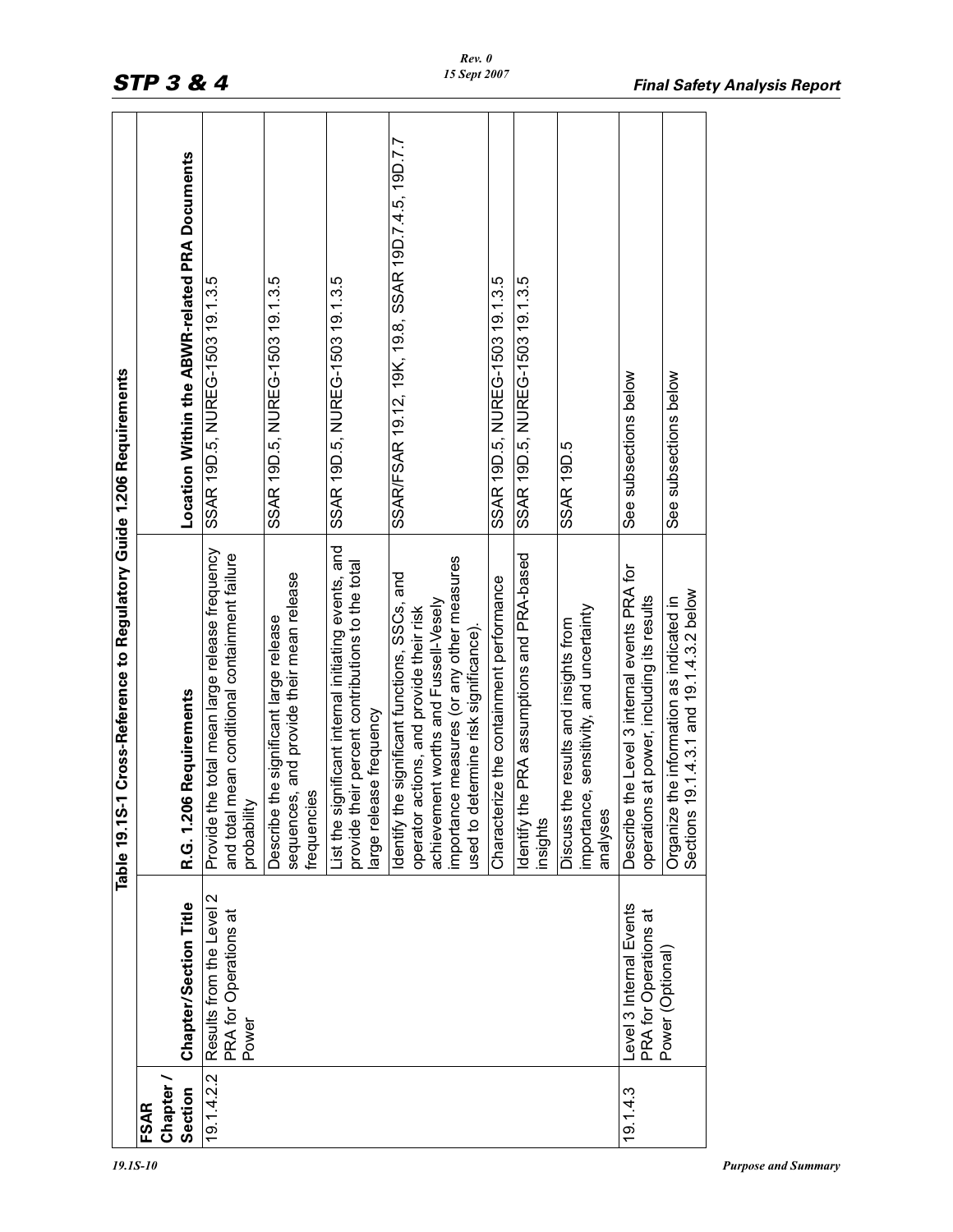|                    |                                                                          | Cross-Reference to Regulatory Guide 1.206 Requirements<br>Table 19.1S-1                                                                                |                                                            |
|--------------------|--------------------------------------------------------------------------|--------------------------------------------------------------------------------------------------------------------------------------------------------|------------------------------------------------------------|
| <b>FSAR</b>        |                                                                          |                                                                                                                                                        |                                                            |
| Chapter<br>Section | Chapter/Section Title                                                    | R.G. 1.206 Requirements                                                                                                                                | Location Within the ABWR-related PRA Documents             |
| 19.1.4.3.1         | Description of the Level 3<br>PRA for Operations at                      | e interface with the containment<br>Level 2 PRA).<br>Discuss th<br>analyses                                                                            | SSAR/FSAR 19.3.4, 19E.3                                    |
|                    | Power (Optional)                                                         | Explain how the fission product source terms<br>were developed, and identify any computer<br>codes used                                                | SSAR/FSAR 19.3.4, 19E.3                                    |
|                    |                                                                          | Describe the dose consequence modeling,<br>evacuation considerations, and<br>identify any computer codes used<br>including                             | SSAR/FSAR 19E.3                                            |
|                    |                                                                          | now inputs to the calculation of offsite<br>consequences were developed (e.g.,<br>demography, meteorology).<br>Describe                                | SSAR/FSAR 19E.3                                            |
| 19.14.3.2          | က<br>Results from the Level<br>PRA for Operations at<br>Power (Optional) | Provide the mean individual prompt fatality risk<br>within 1 mile and the mean individual latent<br>cancer fatality risk within 10 miles               | SSAR/DCFD 19E.3                                            |
|                    |                                                                          | sequences., and provide their mean annual<br>Describe significant offsite consequence<br>occurrence frequencies                                        | SSAR/FSAR 19E.3                                            |
|                    |                                                                          | achievement worths and Fussell-Vesely<br>Identify significant functions, SSCs, and<br>operator actions., and provide their risk<br>importance measures | Not provided, however Level 3 PRA information is optional  |
|                    |                                                                          | Identify the PRA assumptions and PRA-based<br>insights                                                                                                 | SSAR/FSAR 19E.3                                            |
|                    |                                                                          | importance, sensitivity, and uncertainty<br>Discuss the results and insights from<br>analyses                                                          | Not provided, however, Level 3 PRA information is optional |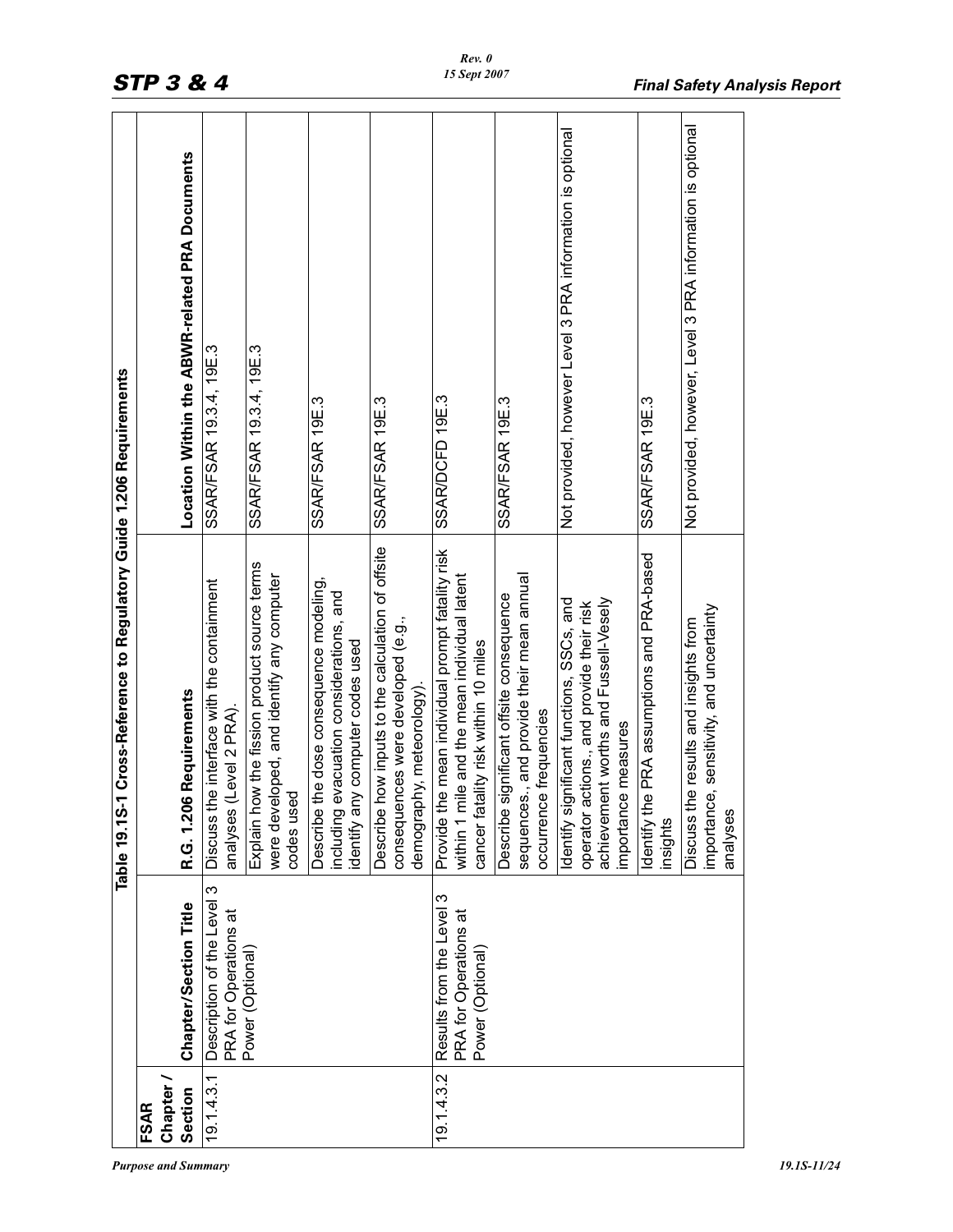|                          |                                                     | <b>Cross-Reference to Regulatory Guide 1.206 Requirements</b><br>Table 19.1S-1                                                                                              |                                                |
|--------------------------|-----------------------------------------------------|-----------------------------------------------------------------------------------------------------------------------------------------------------------------------------|------------------------------------------------|
| Chapter /<br><b>FSAR</b> |                                                     |                                                                                                                                                                             |                                                |
| Section                  | <b>Chapter/Section Title</b>                        | Requirements<br>R.G. 1.206                                                                                                                                                  | Location Within the ABWR-related PRA Documents |
| 19.1.5                   | External Events PRA for<br>Safety Insights from the | Identify and describe the external events<br>evaluated                                                                                                                      | SSAR/FSAR 19.4.1                               |
|                          | Operations at Power                                 | incorporated into other evaluations, describe the<br>If some external events were screened out or<br>methods used to conduct the screening and<br>bounding analyses         | SSAR/FSAR 19.4.1                               |
|                          |                                                     | Include FSAR cross-references to specific<br>external events, as appropriate                                                                                                | SSAR/FSAR 19.4                                 |
|                          |                                                     | 9.1.5.1 through 19.1.5.N below<br>Organize the information as indicated in<br>Sections <sub>1</sub>                                                                         | See subsections below                          |
| 19.1.5.1                 | Seismic Risk Evaluation                             | at power, including its results<br>Describe the seismic risk evaluation for<br>operations                                                                                   | See subsections below                          |
|                          |                                                     | 9.1.5.1.1 and 19.1.5.1.2 below<br>he information as indicated in<br>Sections <sub>1</sub><br>Organize t                                                                     | See subsections below                          |
| 19.1.5.1.1               | Description of the Seismic<br>Risk Evaluation       | Describe the seismic analysis methodology and<br>bounding analyses (e.g., seismic margins<br>including any screening and<br>approach,<br>analysis).                         | <b>SSAR/FSAR 19.4.3</b>                        |
|                          |                                                     | Describe the site-specific seismic hazards<br>analysis, and identify the source(s) of<br>information used (e.g., USG)                                                       | <b>SSAR/FSAR 19.4.3</b>                        |
|                          |                                                     | Describe the SSC fragility analysis, including the<br>and information developed from expert opinion<br>use of information about similar components<br>or expert elicitation | SSAR/FSAR 19H                                  |
|                          |                                                     | and system modeling, and identify any computer<br>Describe the seismic risk accident sequence<br>codes used                                                                 | SSAR/FSAR 191                                  |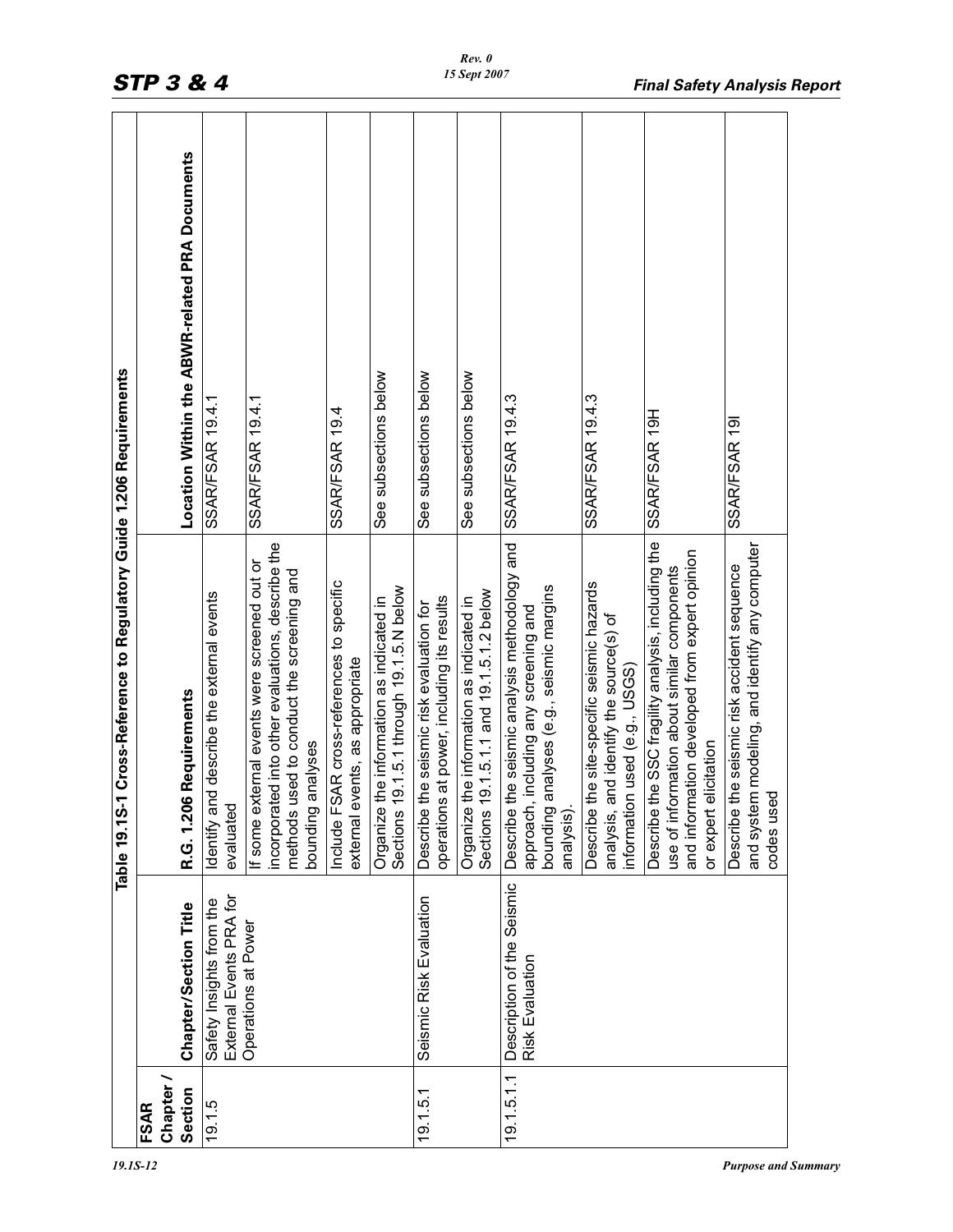|                                                                      | Location Within the ABWR-related PRA Documents | SSAR/FSAR 191<br>SSAR/FSAR 191                                                                                                                                                                                                                                                                              | SSAR/FSAR 19H, 19I (assumptions), NUREG-1503<br>SSAR/FSAR 19D.10, NUREG-1503 19.1.3.3.1.3,<br>$19.1.3.3.1.4$ ,                                                                                                                                                                    | NUREG-1503 19.1.3.3.1.6<br>19.1.3.3.1.2 (insights)                                                                  | See subsections below                                                                                       | See subsections below                                                                   |
|----------------------------------------------------------------------|------------------------------------------------|-------------------------------------------------------------------------------------------------------------------------------------------------------------------------------------------------------------------------------------------------------------------------------------------------------------|-----------------------------------------------------------------------------------------------------------------------------------------------------------------------------------------------------------------------------------------------------------------------------------|---------------------------------------------------------------------------------------------------------------------|-------------------------------------------------------------------------------------------------------------|-----------------------------------------------------------------------------------------|
| Table 19.1S-1 Cross-Reference to Regulatory Guide 1.206 Requirements | <b>6 Requirements</b><br>R.G. 1.20             | the mean total core-damage frequency,<br>ent failure probability due to seismic<br>Describe the significant core-damage, large<br>and offsite consequence (optional)<br>sequences, and provide their mean values<br>large release frequency, and conditional<br>Provide t<br>containm<br>release,<br>events | he PRA assumptions and PRA-based<br>importance measures (or any other measures<br>he significant functions, SSCs, and<br>achievement worths and Fussell-Vesely<br>operator actions, and provide their risk<br>used to determine risk significance).<br>Identify tl<br>Identify tl | importance, sensitivity, and uncertainty<br>the results and insights from<br>analyses<br><b>Discuss</b><br>insights | the internal fire risk evaluation for<br>is at power, including its results<br><b>Describe</b><br>operation | 19.1.5.2.1 and 19.1.5.2.2 below<br>Organize the information as indicated in<br>Sections |
|                                                                      | Chapter/Section Title                          | Results from the Seismic<br>Risk Evaluation                                                                                                                                                                                                                                                                 |                                                                                                                                                                                                                                                                                   |                                                                                                                     | Internal Fires Risk<br>Evaluation                                                                           |                                                                                         |
|                                                                      | Chapter.<br>Section<br>FSAR                    | 19.1.5.1.2                                                                                                                                                                                                                                                                                                  |                                                                                                                                                                                                                                                                                   |                                                                                                                     | 19.1.5.2                                                                                                    |                                                                                         |

*Purpose and Summary 19.1S-13/24*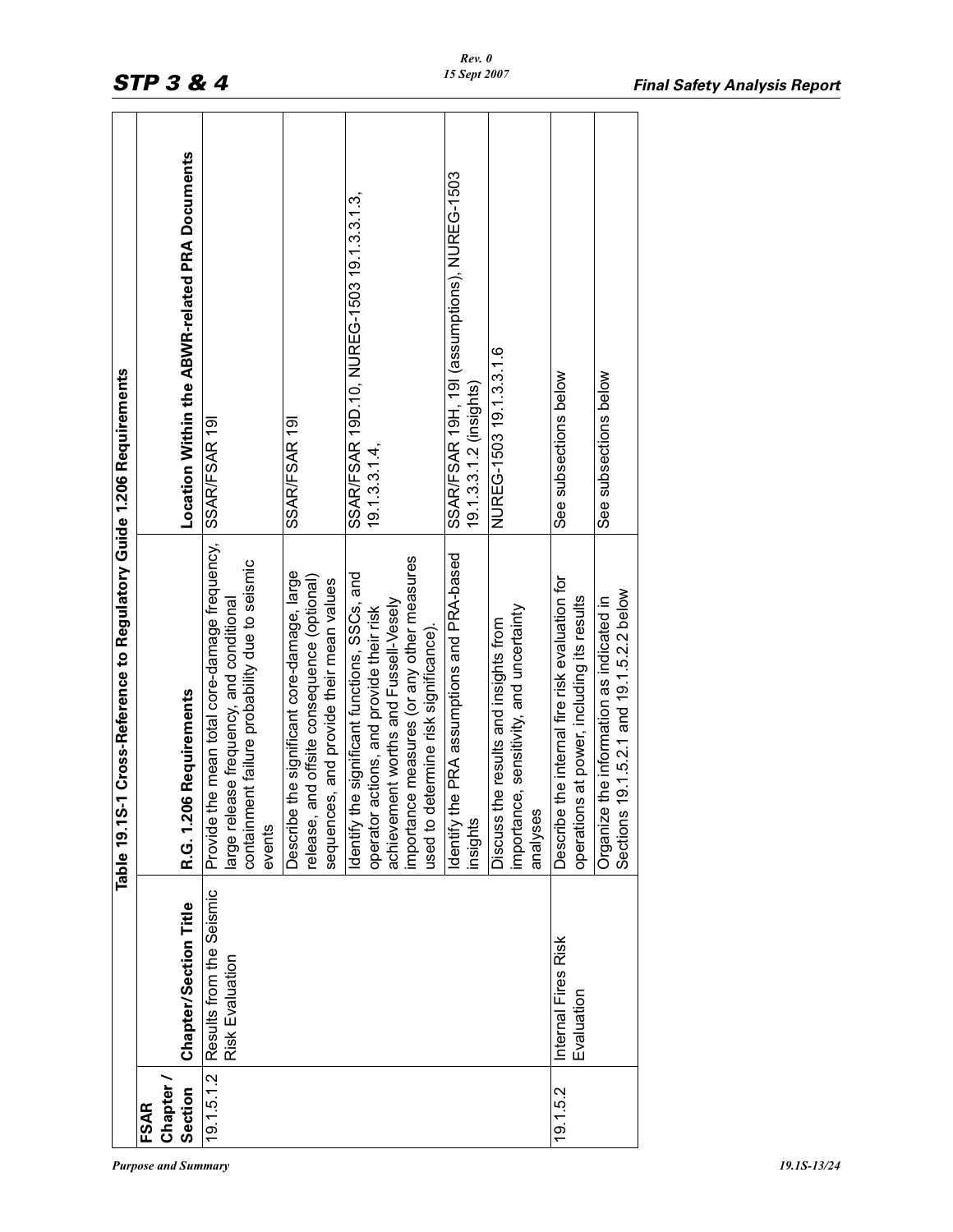|                          |                                                     | 1 Cross-Reference to Regulatory Guide 1.206 Requirements<br>Table 19.1S-                                                                                                                                                 |                                                                                  |
|--------------------------|-----------------------------------------------------|--------------------------------------------------------------------------------------------------------------------------------------------------------------------------------------------------------------------------|----------------------------------------------------------------------------------|
| Chapter /<br><b>FSAR</b> |                                                     |                                                                                                                                                                                                                          |                                                                                  |
| Section                  | Chapter/Section Title                               | <b>6 Requirements</b><br>R.G. 1.20                                                                                                                                                                                       | Location Within the ABWR-related PRA Documents                                   |
| 19.1.5.2.1               | Description of the Internal<br>Fire Risk Evaluation | the internal fire analysis methodology<br>and approach, including the use of any<br>or bounding analyses<br>screening<br>Describe                                                                                        | SSAR/FSAR 19.4.4, 19M                                                            |
|                          |                                                     | ow the fire initiation frequencies were<br>estimated<br>Explain ho                                                                                                                                                       | SSAR/FSAR 19M                                                                    |
|                          |                                                     | the propagation of fires, and identify<br>any computer codes used<br>Describe                                                                                                                                            | SSAR/FSAR 19M                                                                    |
|                          |                                                     | the fire damage modeling, and identify<br>the specific fire-induced failure modes<br>considered in the evaluation<br>Describe                                                                                            | SSAR/FSAR 19M                                                                    |
|                          |                                                     | the plant response analysis and<br>modeling<br>Describe                                                                                                                                                                  | SSAR/FSAR 19M                                                                    |
| 19.1.5.2.2               | Results from the Internal<br>Fire Risk Evaluation   | e total mean core-damage frequency,<br>containment failure probability due to internal<br>large release frequency, and conditional<br>fire events.<br>Provide th                                                         | SSAR/FSAR 19.4.4, 19M                                                            |
|                          |                                                     | the significant core-damage, large<br>release, and offsite consequence (optional)<br>sequences, and provide their mean values<br>Describe                                                                                | SSAR/FSAR 19M, NUREG-1503 19.1.3.3.2.1                                           |
|                          |                                                     | importance measures (or any other measures<br>Identify the significant functions, SSCs, and<br>achievement worths and Fussell-Vesely<br>operator actions, and provide their risk<br>used to determine risk significance) | NUREG-1503 19.1.3.3.2.3                                                          |
|                          |                                                     | Identify the PRA assumptions and PRA-based<br>insights.                                                                                                                                                                  | SSAR/FSAR 19M (assumptions), NUREG-1503<br>19.1.3.3.2.2, 19.1.3.3.2.4 (insights) |
|                          |                                                     | importance, sensitivity, and uncertainty<br>Discuss the results and insights from<br>analyses                                                                                                                            | NUREG-1503 19.1.3.3.2.5                                                          |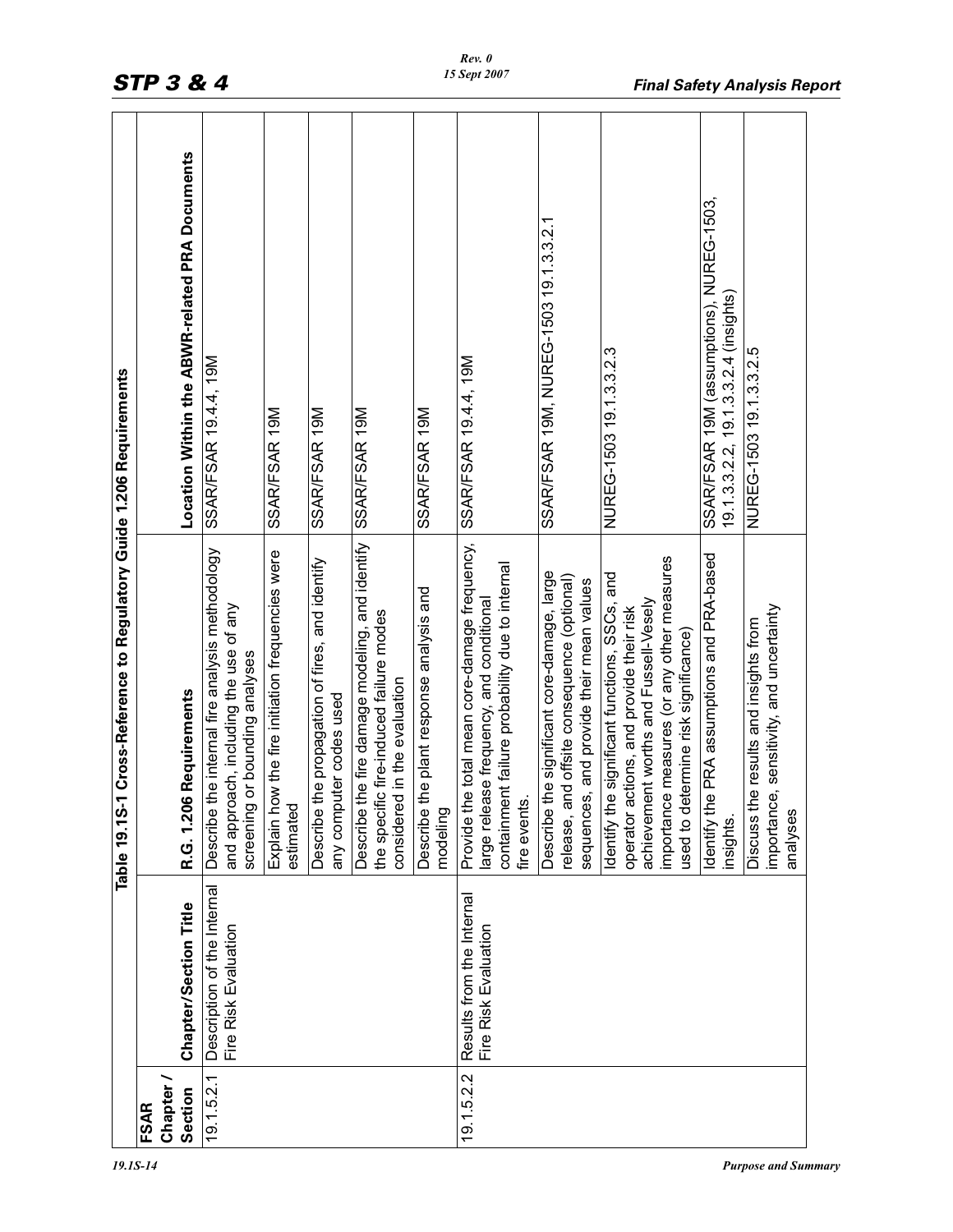| the risk evaluation for other modes of<br><b>6 Requirements</b><br>R.G. 1.206<br>Describe<br>PRA for Other Modes of<br>Safety Insights from the<br><b>Chapter/Section Title</b><br>Other External Events<br>Other External Events<br>Risk Evaluations (as<br>Risk Evaluations (as<br>needed)<br>needed)<br>Section<br>Chapter.<br>19.1.5.N<br>19.1.5.N<br>19.1.5.3<br><b>FSAR</b> |                                                |
|-----------------------------------------------------------------------------------------------------------------------------------------------------------------------------------------------------------------------------------------------------------------------------------------------------------------------------------------------------------------------------------|------------------------------------------------|
| 19.1.5.3<br>19.1.6                                                                                                                                                                                                                                                                                                                                                                | ocation Within the ABWR-related PRA Documents  |
|                                                                                                                                                                                                                                                                                                                                                                                   | FSAR 19R for external flood                    |
|                                                                                                                                                                                                                                                                                                                                                                                   | SSAR/FSAR 19.4.2 for tornado strike analysis   |
| operation,                                                                                                                                                                                                                                                                                                                                                                        | See subsections below<br>including its results |
| the information as indicated in<br>19.1.6.1 and 19.1.6.2 below<br><b>Drganize</b><br>Sections<br>Operation                                                                                                                                                                                                                                                                        | See subsections below                          |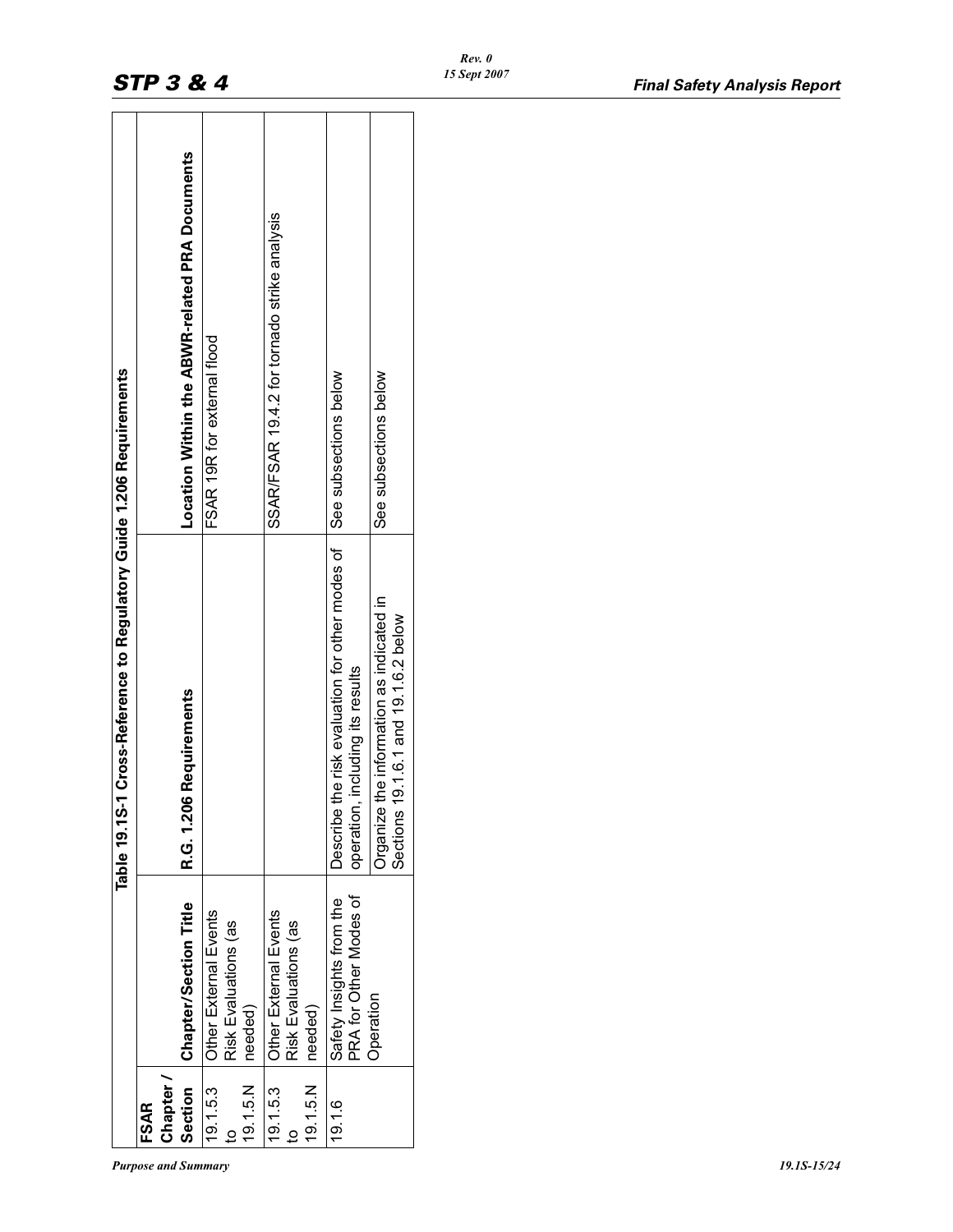|                        |                                                                 | Cross-Reference to Regulatory Guide 1.206 Requirements<br>Table 19.1S-1                                                                                                                                                                                                                                                             |                                                                                                                                           |
|------------------------|-----------------------------------------------------------------|-------------------------------------------------------------------------------------------------------------------------------------------------------------------------------------------------------------------------------------------------------------------------------------------------------------------------------------|-------------------------------------------------------------------------------------------------------------------------------------------|
|                        |                                                                 |                                                                                                                                                                                                                                                                                                                                     |                                                                                                                                           |
| Chapter<br><b>FSAR</b> |                                                                 |                                                                                                                                                                                                                                                                                                                                     |                                                                                                                                           |
| Section                | Chapter/Section Title                                           | Requirements<br>R.G. 1.206                                                                                                                                                                                                                                                                                                          | Location Within the ABWR-related PRA Documents                                                                                            |
| 19.1.6.1               | Description of the Low-<br>Power and Shutdown<br>Operations PRA | Identify and describe the other (non-full-power)<br>modes of operation addressed in the risk<br>evaluation                                                                                                                                                                                                                          | SSAR/FSAR 19.4.6                                                                                                                          |
|                        |                                                                 | If the evaluation of some modes is incorporated<br>modes, describe the methods used to conduct<br>into (or bounded by) the evaluations of other<br>the grouping and bounding analyses                                                                                                                                               | SSAR/FSAR 19L (qualitative evaluation)                                                                                                    |
|                        |                                                                 | Describe the methodology used to develop the<br>and shutdown PRA models<br>low-power                                                                                                                                                                                                                                                | SSAR/FSAR 19Q                                                                                                                             |
|                        |                                                                 | List the initiating events (internal and external)<br>that are addressed in the PRA                                                                                                                                                                                                                                                 | SSAR/FSAR 19L, 19Q (Note: initiating events are reviewed<br>and qualitatively evaluated. Only loss of DHR is<br>quantitatively evaluated) |
|                        |                                                                 | determined, and identify any T-H codes used<br>accident sequences, discuss how they were<br>List the success criteria used to delineate                                                                                                                                                                                             | SSAR/FSAR 19Q (for loss of DHR)                                                                                                           |
|                        |                                                                 | Summarize the accident sequences modeled in<br>the PRA.                                                                                                                                                                                                                                                                             | SSAR/FSAR 19Q (for loss of DHR)                                                                                                           |
|                        |                                                                 | List the plant systems and associated functions<br>that are included in the PRA model                                                                                                                                                                                                                                               | SSAR/FSAR 19Q (for loss of DHR)                                                                                                           |
|                        |                                                                 | (initiating event frequencies, component failure<br>rates, equipment unavailabilities due to test or<br>especially for numerical data that is based on<br>common-cause failure parameters, etc.)<br>Identify the source of all numerical data<br>maintenance, human error probabilities,<br>expert judgement or expert elicitation. | SSAR/FSAR 19Q (for loss of DHR)                                                                                                           |
|                        |                                                                 | Identify the PRA software platform used to<br>the model<br>construct                                                                                                                                                                                                                                                                | <b>SSAR 19D.2.3</b>                                                                                                                       |
|                        |                                                                 | State the truncation frequency used to solve the<br>PRA model                                                                                                                                                                                                                                                                       | SSAR/FSAR 19D.10                                                                                                                          |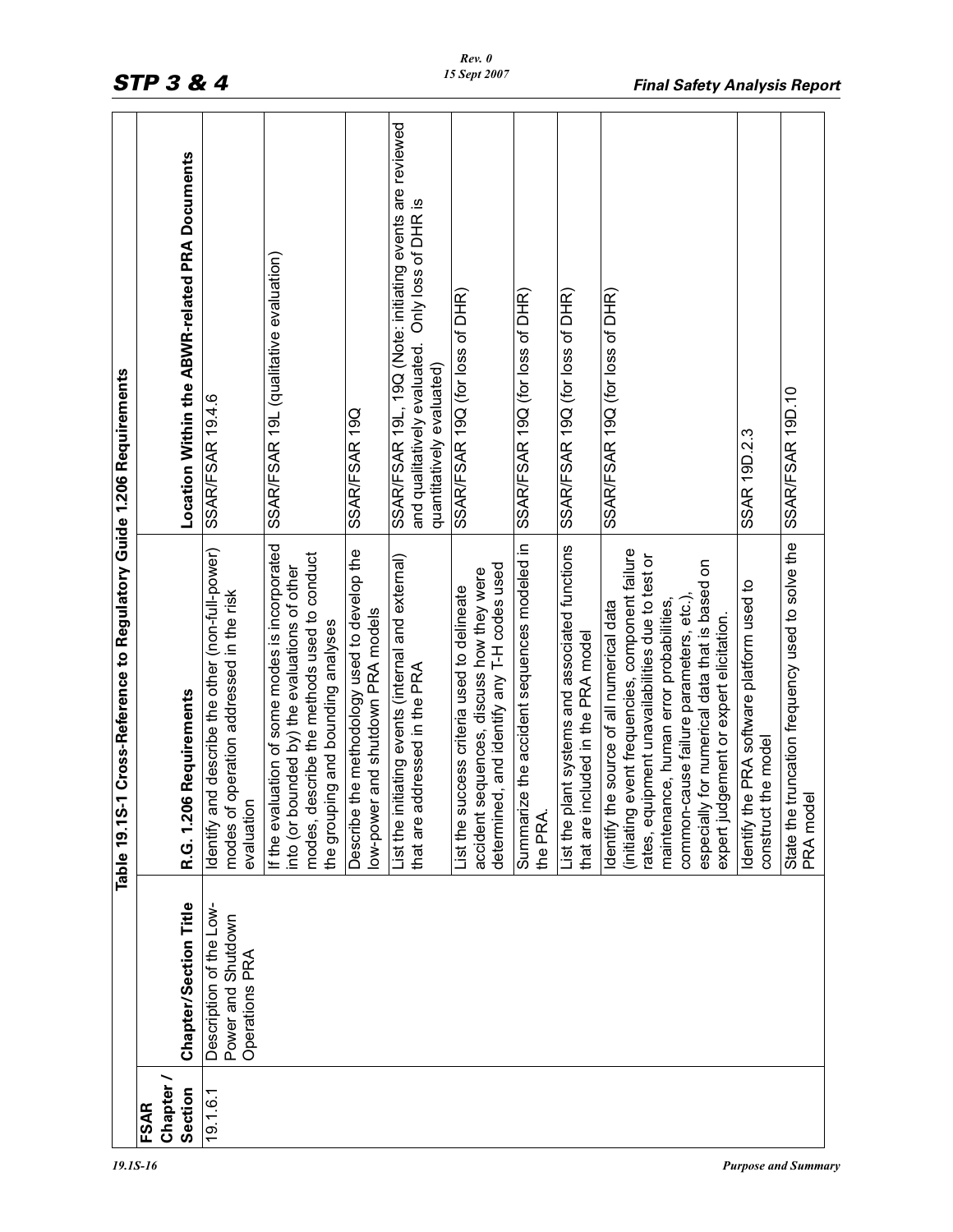| SSAR/FSAR 19.12, 19K, 19.8, 19D.7.4.5, 19D.7.7,<br>SSAR/FSAR 19.8 Table 19.8-1 to 19.8-7<br>SSAR/FSAR 19Q (for loss of DHR)<br>N/A, see NUREG-1503 19.1.3.4.1<br>N/A, see NUREG-1503 19.1.3.4.1<br>NUREG-1503 19.1.3.4.4<br>NUREG-1503 19.1.3.4.7<br>SSAR/FSAR 19Q<br>SSAR/FSAR 19K<br>e total mean core-damage frequency<br>offsite consequence (optional) sequences, and<br>e PRA assumptions and PRA-based<br>percent contributions to the total core-damage<br>internal and external events, and provide their<br>to the programs identified in Section<br>plant operating state, describe the<br>sections that describe and evaluate each of<br>core-damage, large release, and<br>actions, and provide their risk achievement<br>and the large release frequency<br>plant operating state, identify the<br>plant operating state, identify the<br>measures (or any other measures used to<br>t initiating events, including both<br>tunctions, SSCs, and operator<br>the specific PRA-related inputs<br>Provide cross-references to the specific<br>e, sensitivity, and uncertainty<br>worths and Fussell-Vesely importance<br>Discuss the results and insights from<br>determine risk significance).<br>R.G. 1.206 Requirements<br>provide their mean values<br>these programs.<br>Provide th<br>significant<br>significant<br>frequency<br>significant<br>Identify th<br>importanc<br>For each<br>For each<br>analyses<br>For each<br><b>Describe</b><br>provided<br>insights<br>19.1.1<br>Chapter/Section Title<br>Results from the Low-<br>Power and Shutdown<br>PRA-Related Input to<br>Other Programs and<br>Operations PRA<br>Processes<br>Chapter /<br>Section<br>19.1.6.2<br><b>FSAR</b><br>19.1.7 |  | 1 Cross-Reference to Regulatory Guide 1.206 Requirements<br>Table 19.1S |                                                |
|-------------------------------------------------------------------------------------------------------------------------------------------------------------------------------------------------------------------------------------------------------------------------------------------------------------------------------------------------------------------------------------------------------------------------------------------------------------------------------------------------------------------------------------------------------------------------------------------------------------------------------------------------------------------------------------------------------------------------------------------------------------------------------------------------------------------------------------------------------------------------------------------------------------------------------------------------------------------------------------------------------------------------------------------------------------------------------------------------------------------------------------------------------------------------------------------------------------------------------------------------------------------------------------------------------------------------------------------------------------------------------------------------------------------------------------------------------------------------------------------------------------------------------------------------------------------------------------------------------------------------------------------------------------------------------------------------------------------|--|-------------------------------------------------------------------------|------------------------------------------------|
|                                                                                                                                                                                                                                                                                                                                                                                                                                                                                                                                                                                                                                                                                                                                                                                                                                                                                                                                                                                                                                                                                                                                                                                                                                                                                                                                                                                                                                                                                                                                                                                                                                                                                                                   |  |                                                                         |                                                |
|                                                                                                                                                                                                                                                                                                                                                                                                                                                                                                                                                                                                                                                                                                                                                                                                                                                                                                                                                                                                                                                                                                                                                                                                                                                                                                                                                                                                                                                                                                                                                                                                                                                                                                                   |  |                                                                         | Location Within the ABWR-related PRA Documents |
|                                                                                                                                                                                                                                                                                                                                                                                                                                                                                                                                                                                                                                                                                                                                                                                                                                                                                                                                                                                                                                                                                                                                                                                                                                                                                                                                                                                                                                                                                                                                                                                                                                                                                                                   |  |                                                                         |                                                |
|                                                                                                                                                                                                                                                                                                                                                                                                                                                                                                                                                                                                                                                                                                                                                                                                                                                                                                                                                                                                                                                                                                                                                                                                                                                                                                                                                                                                                                                                                                                                                                                                                                                                                                                   |  |                                                                         |                                                |
|                                                                                                                                                                                                                                                                                                                                                                                                                                                                                                                                                                                                                                                                                                                                                                                                                                                                                                                                                                                                                                                                                                                                                                                                                                                                                                                                                                                                                                                                                                                                                                                                                                                                                                                   |  |                                                                         |                                                |
|                                                                                                                                                                                                                                                                                                                                                                                                                                                                                                                                                                                                                                                                                                                                                                                                                                                                                                                                                                                                                                                                                                                                                                                                                                                                                                                                                                                                                                                                                                                                                                                                                                                                                                                   |  |                                                                         |                                                |
|                                                                                                                                                                                                                                                                                                                                                                                                                                                                                                                                                                                                                                                                                                                                                                                                                                                                                                                                                                                                                                                                                                                                                                                                                                                                                                                                                                                                                                                                                                                                                                                                                                                                                                                   |  |                                                                         |                                                |
|                                                                                                                                                                                                                                                                                                                                                                                                                                                                                                                                                                                                                                                                                                                                                                                                                                                                                                                                                                                                                                                                                                                                                                                                                                                                                                                                                                                                                                                                                                                                                                                                                                                                                                                   |  |                                                                         |                                                |
|                                                                                                                                                                                                                                                                                                                                                                                                                                                                                                                                                                                                                                                                                                                                                                                                                                                                                                                                                                                                                                                                                                                                                                                                                                                                                                                                                                                                                                                                                                                                                                                                                                                                                                                   |  |                                                                         |                                                |
|                                                                                                                                                                                                                                                                                                                                                                                                                                                                                                                                                                                                                                                                                                                                                                                                                                                                                                                                                                                                                                                                                                                                                                                                                                                                                                                                                                                                                                                                                                                                                                                                                                                                                                                   |  |                                                                         |                                                |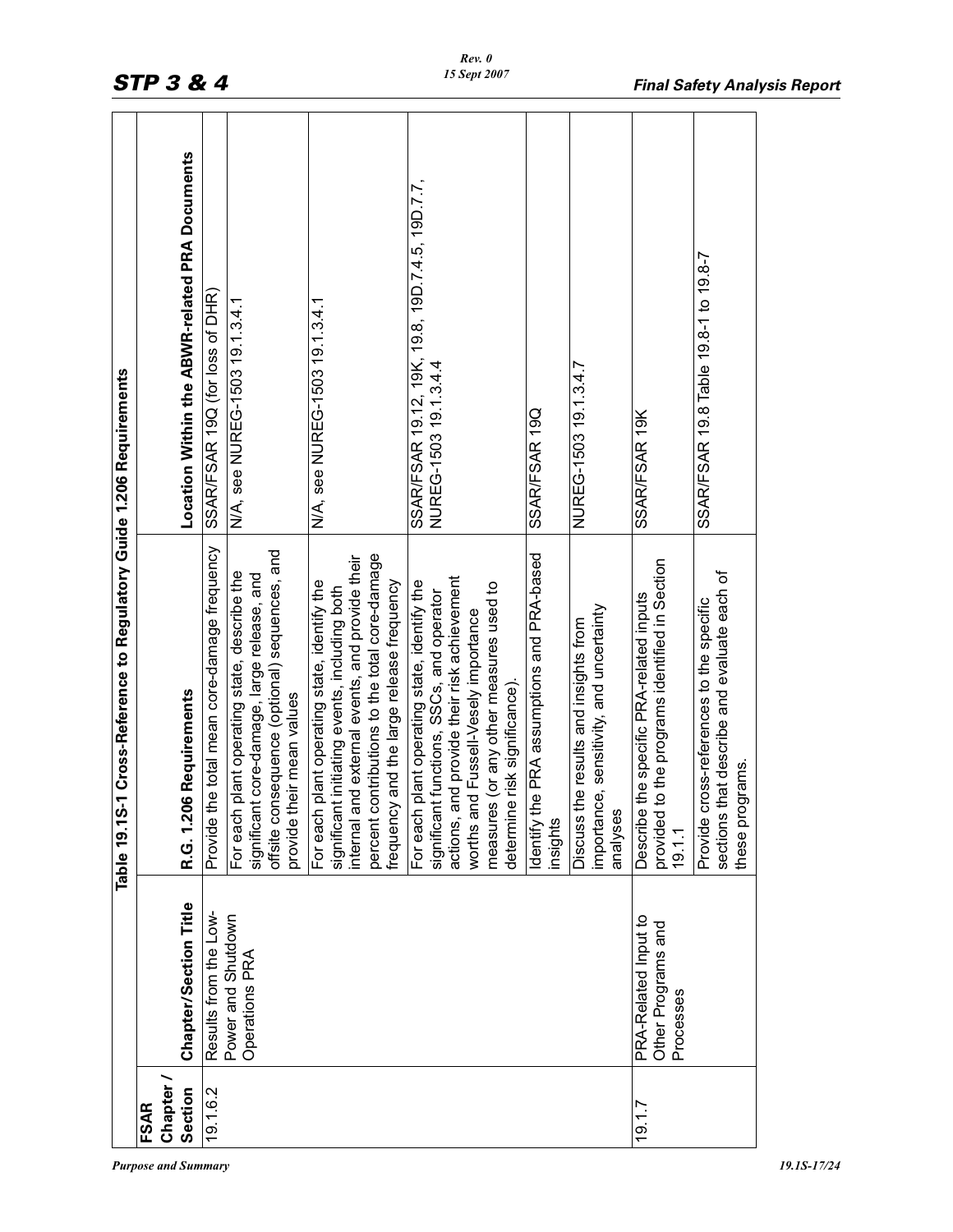|                     |                                                                                     | Table 19.1S-1 Cross-Reference to Regulatory Guide 1.206 Requirements                                                                                                                                                        |                                                                                             |
|---------------------|-------------------------------------------------------------------------------------|-----------------------------------------------------------------------------------------------------------------------------------------------------------------------------------------------------------------------------|---------------------------------------------------------------------------------------------|
| <b>FSAR</b>         |                                                                                     |                                                                                                                                                                                                                             |                                                                                             |
| Chapter.<br>Section | Chapter/Section Title                                                               | R.G. 1.206 Requirements                                                                                                                                                                                                     | Location Within the ABWR-related PRA Documents                                              |
| 19.1.7.1            | Programs and Processes<br>PRA Input to Design                                       | assumptions made in the PRA will remain valid<br>for the as-to-be-built, as-to-be-operated plant<br>Discuss PRA-based insights identified during<br>the design development that ensure the                                  | SSAR/FSAR 19.8, 19.11                                                                       |
|                     |                                                                                     | design and operational programs, and<br>requirements; COL action items; plant<br>performance and reliability, ITAACs,<br>ssumptions regarding SSC and<br>other factors.<br>Include as<br>interface<br>features,<br>operator | SSAR/FSAR 19.7, 19.11, Table 19.8-1 to 19.8-7                                               |
| 19.1.7.2            | Maintenance Rule<br>PRA Input to the<br>Implementation                              | No specific requirements noted                                                                                                                                                                                              | <b>FSAR 17.6</b>                                                                            |
| 19.1.7.3            | PRA Input to the Reactor<br>Oversight Process                                       | c requirements noted<br>No specifi                                                                                                                                                                                          | Refer to the other programs                                                                 |
| 19.1.74             | Reliability Assurance<br>PRA Input to the<br>Program                                | c requirements noted<br>No specifi                                                                                                                                                                                          | SSAR/FSAR 17.4 and 19K                                                                      |
| 19.1.7.5            | Regulatory Treatment of<br>Nonsafety-Related<br>Systems Program<br>PRA Input to the | ic requirements noted<br>No specifi                                                                                                                                                                                         | N/A; RTNSS is only applicable to passive plants and<br>therefore does not apply to the ABWR |
| 19.1.7.N            | Program or Process]<br>PRA Input to [Other                                          | c requirements noted<br>No specifi                                                                                                                                                                                          | None                                                                                        |
|                     |                                                                                     |                                                                                                                                                                                                                             |                                                                                             |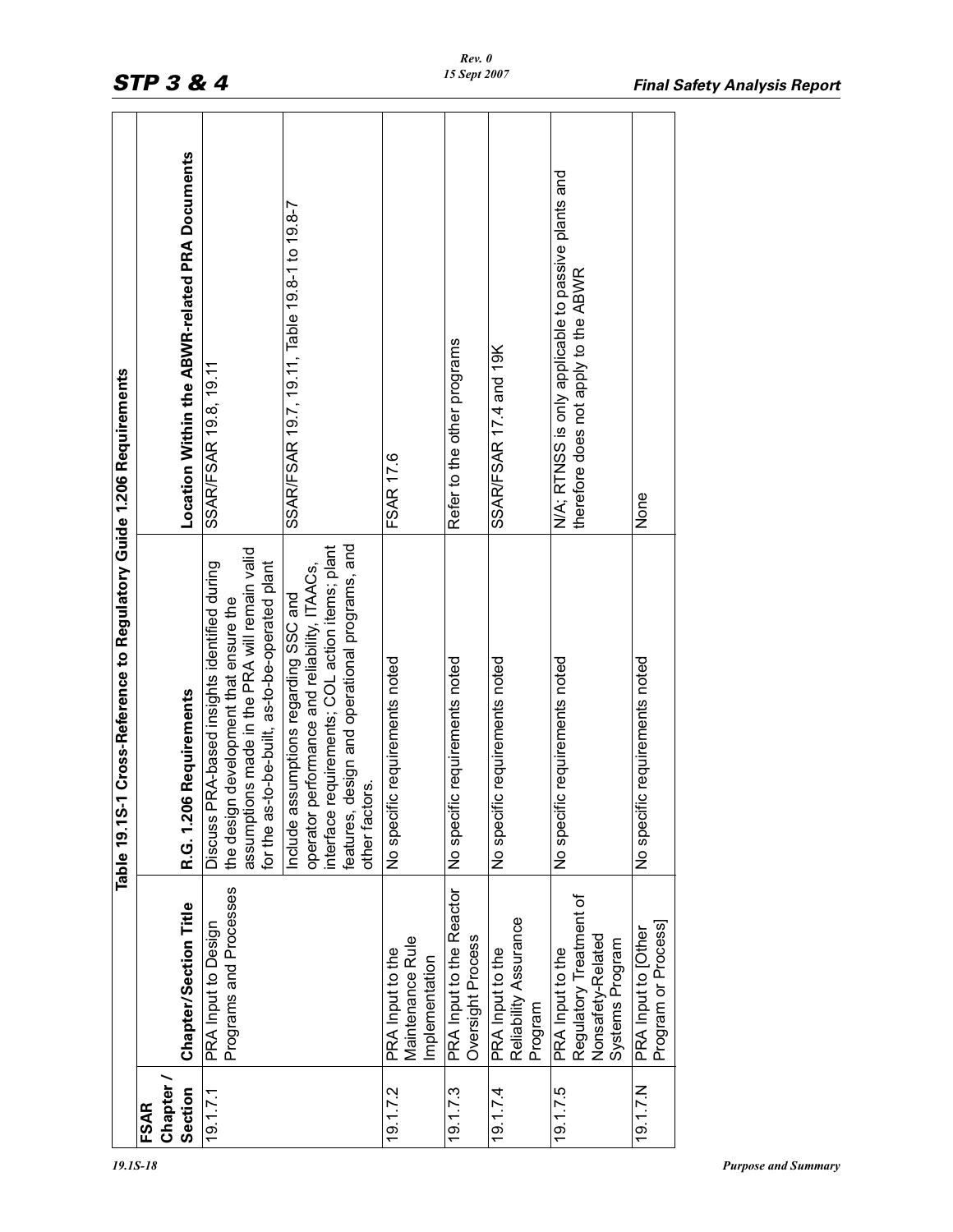|                            |                       | Table 19.1S-1 Cross-Reference to Regulatory Guide 1.206 Requirements                                           |                                                                                                                                                                                                                                                                                                                                                                                                                                                                                             |
|----------------------------|-----------------------|----------------------------------------------------------------------------------------------------------------|---------------------------------------------------------------------------------------------------------------------------------------------------------------------------------------------------------------------------------------------------------------------------------------------------------------------------------------------------------------------------------------------------------------------------------------------------------------------------------------------|
| Section<br>Chapter<br>FSAR | Chapter/Section Title | R.G. 1.206 Requirements                                                                                        | Location Within the ABWR-related PRA Documents                                                                                                                                                                                                                                                                                                                                                                                                                                              |
| 19.18                      |                       | Conclusions and Findings   Provide a conclusion that the PRA has been<br>used as discussed in Section C.I.19.2 | with the guidance contained in C.I.19.2 of RG 1.206 with the<br>the ABWR), and the actual section updates for site specific<br>treatment of nonsafety systems (which is not applicable to<br>exception of passive plant specific issue of the regulatory<br>listed are addressed as indicated in FSAR sections 19.8,<br>The level of detail and approaches used were consistent<br>information contained in the STP COLA, the major goals<br>19D.7, 19.6.2, 19.6.8 19.8, 19.7, 19.4S, 19.11 |
|                            |                       | Provide a conclusion that the results of the PRA<br>e decision to issue the COL<br>support th                  | The design PRA was updated with site-specific and refined<br>system, structure and component design information to<br>support issuance of the STP COLA.                                                                                                                                                                                                                                                                                                                                     |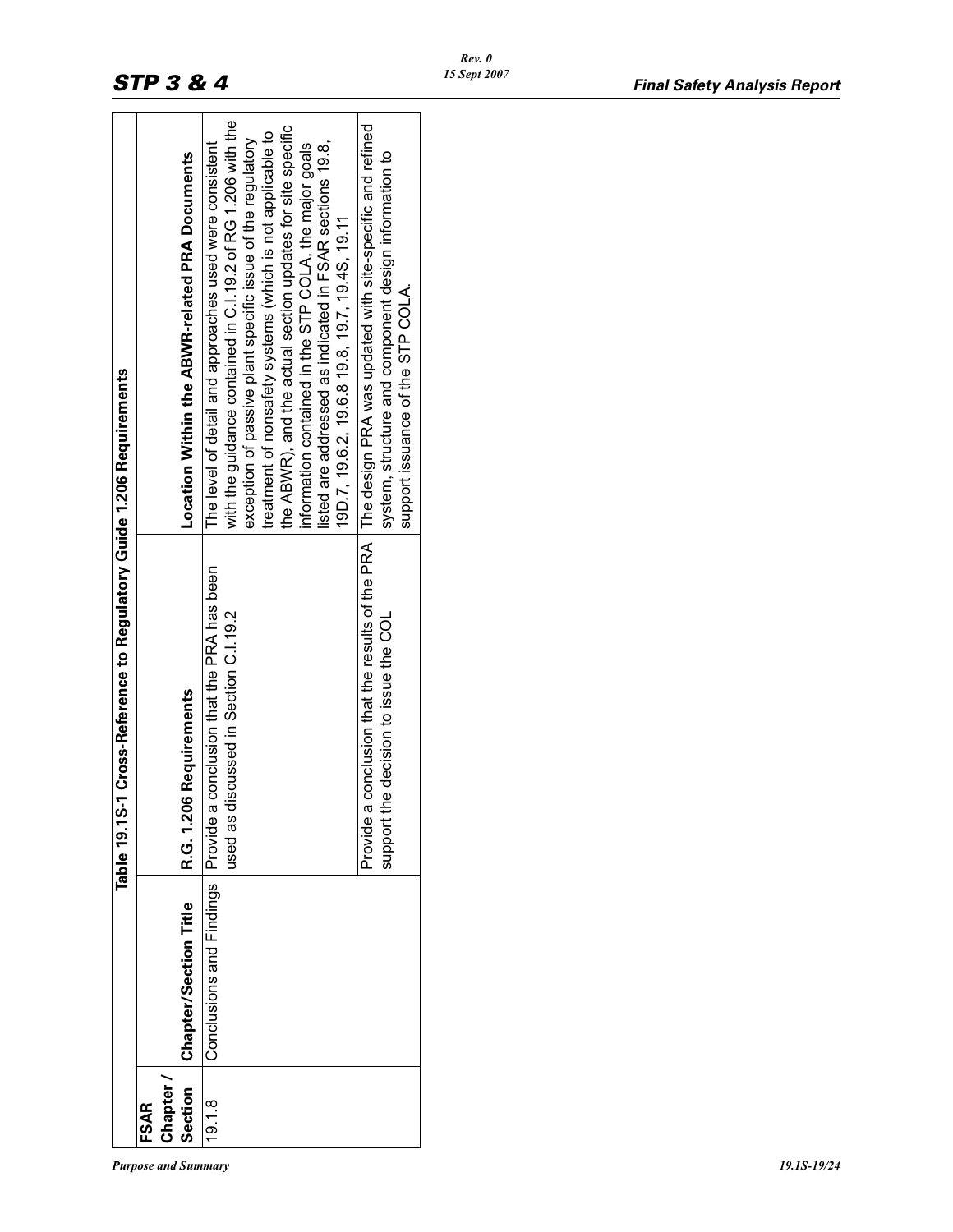|                                     |                               | 1 Cross-Reference to Regulatory Guide 1.206 Requirements<br>Table 19.1S-                                                                                                                                                                                                                                                                                                                                                                                                                                                                                                                                                                                                                                                                                                                                                                                                                                                                                                                                                                                                                                                                                                                                                                                                                                        |                                                                                              |
|-------------------------------------|-------------------------------|-----------------------------------------------------------------------------------------------------------------------------------------------------------------------------------------------------------------------------------------------------------------------------------------------------------------------------------------------------------------------------------------------------------------------------------------------------------------------------------------------------------------------------------------------------------------------------------------------------------------------------------------------------------------------------------------------------------------------------------------------------------------------------------------------------------------------------------------------------------------------------------------------------------------------------------------------------------------------------------------------------------------------------------------------------------------------------------------------------------------------------------------------------------------------------------------------------------------------------------------------------------------------------------------------------------------|----------------------------------------------------------------------------------------------|
| Chapter /<br>Section<br><b>FSAR</b> | <b>Chapter/Section Title</b>  | <b>6 Requirements</b><br>R.G. 1.20                                                                                                                                                                                                                                                                                                                                                                                                                                                                                                                                                                                                                                                                                                                                                                                                                                                                                                                                                                                                                                                                                                                                                                                                                                                                              | Location Within the ABWR-related PRA Documents                                               |
| 19.2                                | Severe Accident<br>Evaluation | removal system reliability and containment heat<br>and practical and do not excessively impact the<br>application, respectively. These features should<br>design-specific or plant-specific PRA should be<br>for prevention (e.g., ATWS, mid-loop operation,<br>SBO, fire protection, and intersystem LOCA)<br>1990, and July 21, 1993, respectively,<br>performed to seek improvements in core heat<br>and mitigation (e.g., hydrogen generation and<br>mitigate severe accidents, in accordance with<br>Commission approved in related SRMs dated<br>core melt ejection, containment performance,<br>control, core debris coolability, high-pressure<br>CFR 50.34(f)(1)(1) to specify that a<br>removal system reliability that are significant<br>requirements of 10 CFR 52.47(8) or 10 CFR<br>the requirements in 10 CFR 52.47(23) or 10<br>52.79(a)(17), for a DC or a COL application,<br>the design features to prevent and<br>SECY-90-016 and SECY-93-087, which the<br>y address the issues identified in<br>respectively. In particular, both regulations<br>n, the design should satisfy the<br>dedicated containment vent penetration,<br>CFR 52.79(a)(38), for a DC or a COL<br>equipment survivability).<br>specificall <sup>®</sup><br>In addition<br>invoke 10<br>June 26,<br>Describe<br>plant | SSAR/FSAR 19.3, 19.7, 19.13.2, 19E.2 SSAR 19D.5.2<br>SSAR/FSAR 19.7.3, 19.8, 19.8.1.3, 19E.2 |
| 19.2.1                              | Introduction                  | description of the severe accident<br>evaluatior<br>Provide a                                                                                                                                                                                                                                                                                                                                                                                                                                                                                                                                                                                                                                                                                                                                                                                                                                                                                                                                                                                                                                                                                                                                                                                                                                                   | SSAR/FSAR 19.2                                                                               |
|                                     |                               |                                                                                                                                                                                                                                                                                                                                                                                                                                                                                                                                                                                                                                                                                                                                                                                                                                                                                                                                                                                                                                                                                                                                                                                                                                                                                                                 |                                                                                              |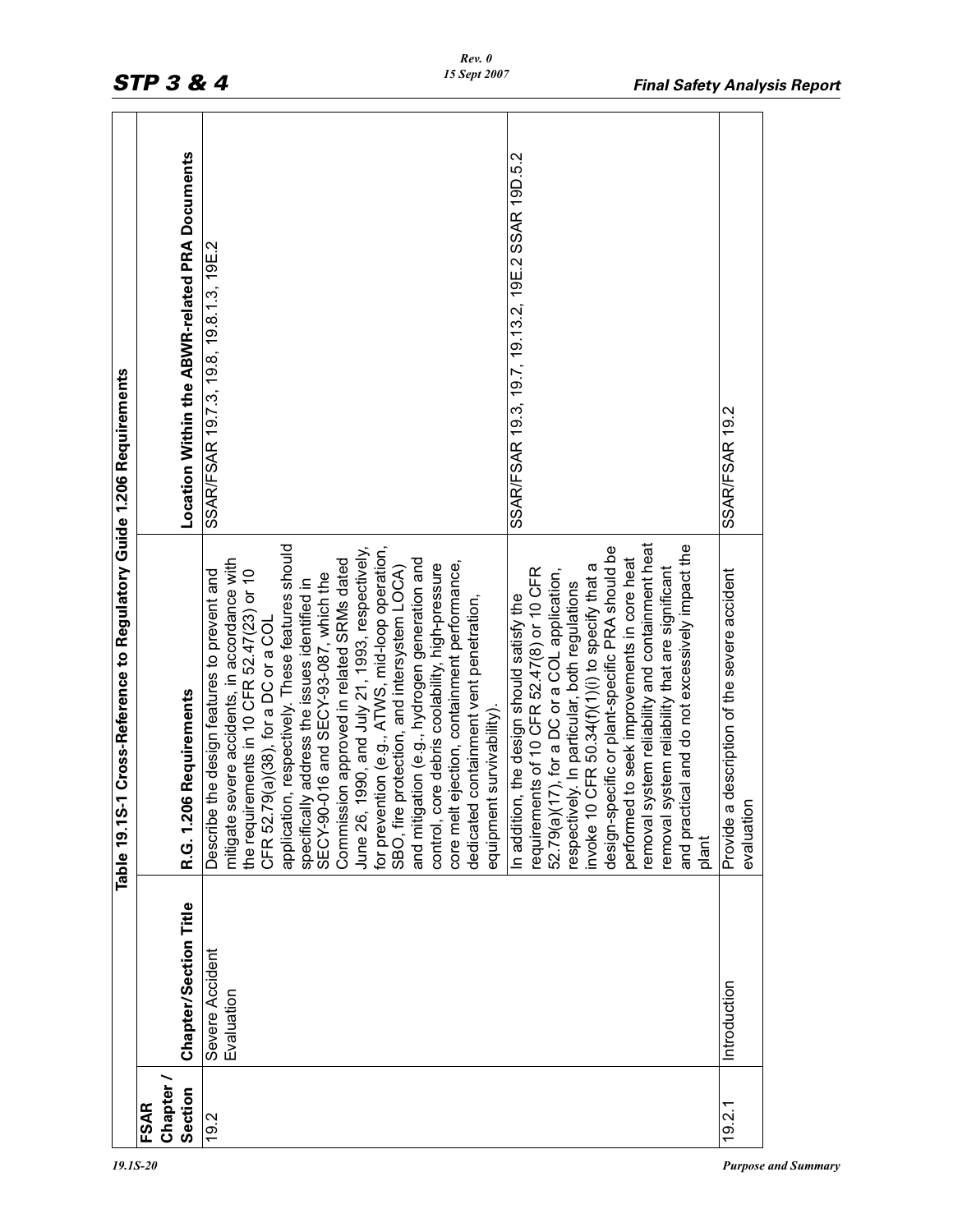|                               |                                       | Table 19.1S-1 Cross-Reference to Regulatory Guide 1.206 Requirements                                                                                                                                                                                                                                                                                                                                                                                        |                                                                                                                                   |
|-------------------------------|---------------------------------------|-------------------------------------------------------------------------------------------------------------------------------------------------------------------------------------------------------------------------------------------------------------------------------------------------------------------------------------------------------------------------------------------------------------------------------------------------------------|-----------------------------------------------------------------------------------------------------------------------------------|
| <b>Chapter</b><br><b>FSAR</b> |                                       |                                                                                                                                                                                                                                                                                                                                                                                                                                                             |                                                                                                                                   |
| Section                       | Chapter/Section Title                 | R.G. 1.206 Requirements                                                                                                                                                                                                                                                                                                                                                                                                                                     | Location Within the ABWR-related PRA Documents                                                                                    |
| 19.2.2                        | Severe Accident<br>Prevention         | Describe other Severe Accident Preventive<br>deterministic evaluation to show how<br>the plant's severe accident preventive features<br>would cope with the following events:<br>ATWS<br>Mid-Loop Operations<br>SBO<br>Fire Protection<br>Intersystem LOCA<br>Features<br>Provide a                                                                                                                                                                         | SSAR/FSAR 19.7.3, 19.6, 19.8, 19E.2.1.2.2, 19E.2, 19M,<br>19K                                                                     |
| 19.2.3                        | Severe Accident<br>Mitigation         | Provide an Overview of the Containment Design<br>Severe Accident Progression, both In-<br>for External Reactor Vessel Cooling, Hydrogen<br>Coolability, High-Pressure Melt Ejection, Fuel-<br>(including Steam Generator Tube Rupture and<br>Severe Accident Mitigation Features<br>Intersystem LOCA), Equipment Survivability,<br>Coolant Interactions, Containment Bypass<br>Generation and Control, Core Debris<br>and Ex-Vessel<br>Describe<br>Describe | SSAR/FSAR 19.7.5, 19E.2.1.2.3.2.2 to 19E.2.1.2.3.4,<br>SSAR/FSAR 19E.2.1.2.3.1.2, 19E.2.1.2.3.1.3<br>SSAR/FSAR 19F<br>19E.2.1.2.3 |
| 19.2.4                        | Containment Performance<br>Capability | and Other Severe Accident Mitigation Features<br>in SECY-93-087 and SECY-90-016,<br>the containment performance goals<br>as approved by the associated SRMs<br>dentified<br>Address                                                                                                                                                                                                                                                                         | <b>SSAR/FSAR 19.8</b>                                                                                                             |
|                               |                                       |                                                                                                                                                                                                                                                                                                                                                                                                                                                             |                                                                                                                                   |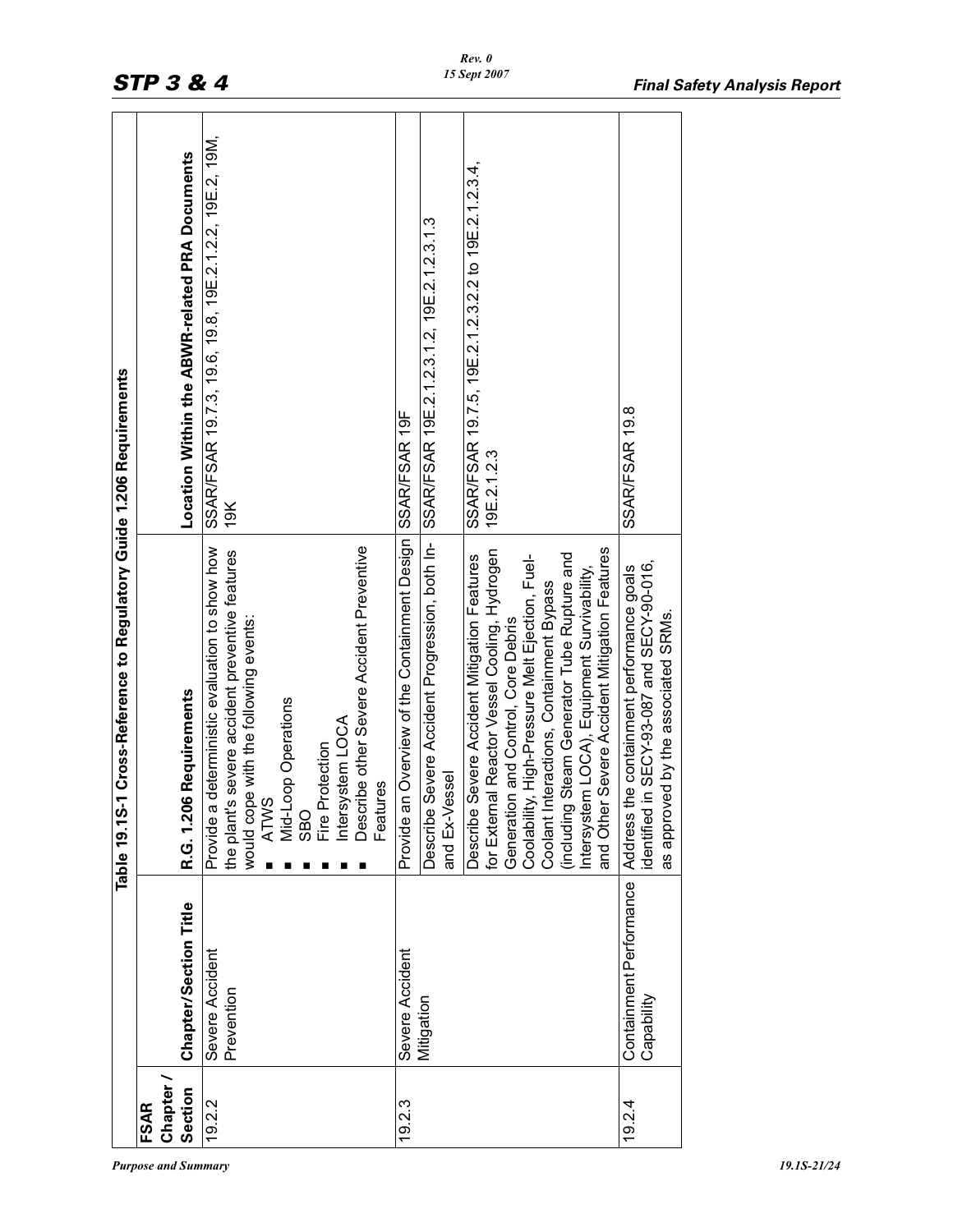|                   |                                                                                | Cross-Reference to Regulatory Guide 1.206 Requirements<br>Table 19.1S-1                                                                                                                                                                                                                                                                                      |                                                |
|-------------------|--------------------------------------------------------------------------------|--------------------------------------------------------------------------------------------------------------------------------------------------------------------------------------------------------------------------------------------------------------------------------------------------------------------------------------------------------------|------------------------------------------------|
| Chapter /<br>FSAR |                                                                                |                                                                                                                                                                                                                                                                                                                                                              |                                                |
| Section           | Chapter/Section Title                                                          | Requirements<br>R.G. 1.206                                                                                                                                                                                                                                                                                                                                   | Location Within the ABWR-related PRA Documents |
| 19.2.5            | Accident Management                                                            | Describe those actions taken during the course<br>technical staff to (1) prevent core damage, (2)<br>maintain containment integrity as<br>begins and retain the core within the reactor<br>terminate the progress of core damage if it<br>long as possible, and (4) minimize offsite<br>of an accident by the plant operating and<br>vessel, (3)<br>releases | SSAR 19D.7, 19E.2                              |
| 19.2.6            | Consideration of Potential<br>Under 10 CFR 50.34(f)<br>Design Improvements     | Describe how the requirement of 10 CFR<br>50.34(f)(1)(l) has been met                                                                                                                                                                                                                                                                                        | SSAR 19.7, 19P                                 |
| 19.2.6.1          | Introduction                                                                   | requirements noted<br>No specific                                                                                                                                                                                                                                                                                                                            | SSAR/FSAR 19A.2.1,                             |
| 19.2.6.2          | Estimate of Risk for<br>Design                                                 | requirements noted<br>No specific                                                                                                                                                                                                                                                                                                                            | FSAR 19A.2.1                                   |
| 19.2.6.3          | Identification of Potential<br>Design Improvements                             | requirements noted<br>No specific                                                                                                                                                                                                                                                                                                                            | FSAR 19A.2.1                                   |
| 19.2.6.4          | of Design Improvements<br><b>Risk Reduction Potential</b>                      | requirements noted<br>No specific                                                                                                                                                                                                                                                                                                                            | FSAR 19A.2.1                                   |
| 19.2.6.5          | Cost Impacts of Candidate<br>Design Improvements                               | requirements noted<br>No specific                                                                                                                                                                                                                                                                                                                            | FSAR 19A.2.1                                   |
| 19.2.6.6          | Cost-Benefit Comparison                                                        | requirements noted<br>No specific                                                                                                                                                                                                                                                                                                                            | FSAR 19A.2.1                                   |
| 19.2.6.7          | Conclusions                                                                    | requirements noted<br>No specific                                                                                                                                                                                                                                                                                                                            | FSAR 19A.2.1                                   |
| 19.3              | Open, Confirmatory, and<br>Identified as Unresolved<br><b>COL Action Items</b> | $\frac{4}{2}$                                                                                                                                                                                                                                                                                                                                                |                                                |
| 19.3.1            | Resolution of Open Items                                                       | requirements noted<br>No specific                                                                                                                                                                                                                                                                                                                            | <b>FSAR 19.9</b>                               |
| 19.3.2            | Confirmatory Items<br>Resolution of                                            | requirements noted<br>No specific                                                                                                                                                                                                                                                                                                                            | FSAR 19.9                                      |
|                   |                                                                                |                                                                                                                                                                                                                                                                                                                                                              |                                                |